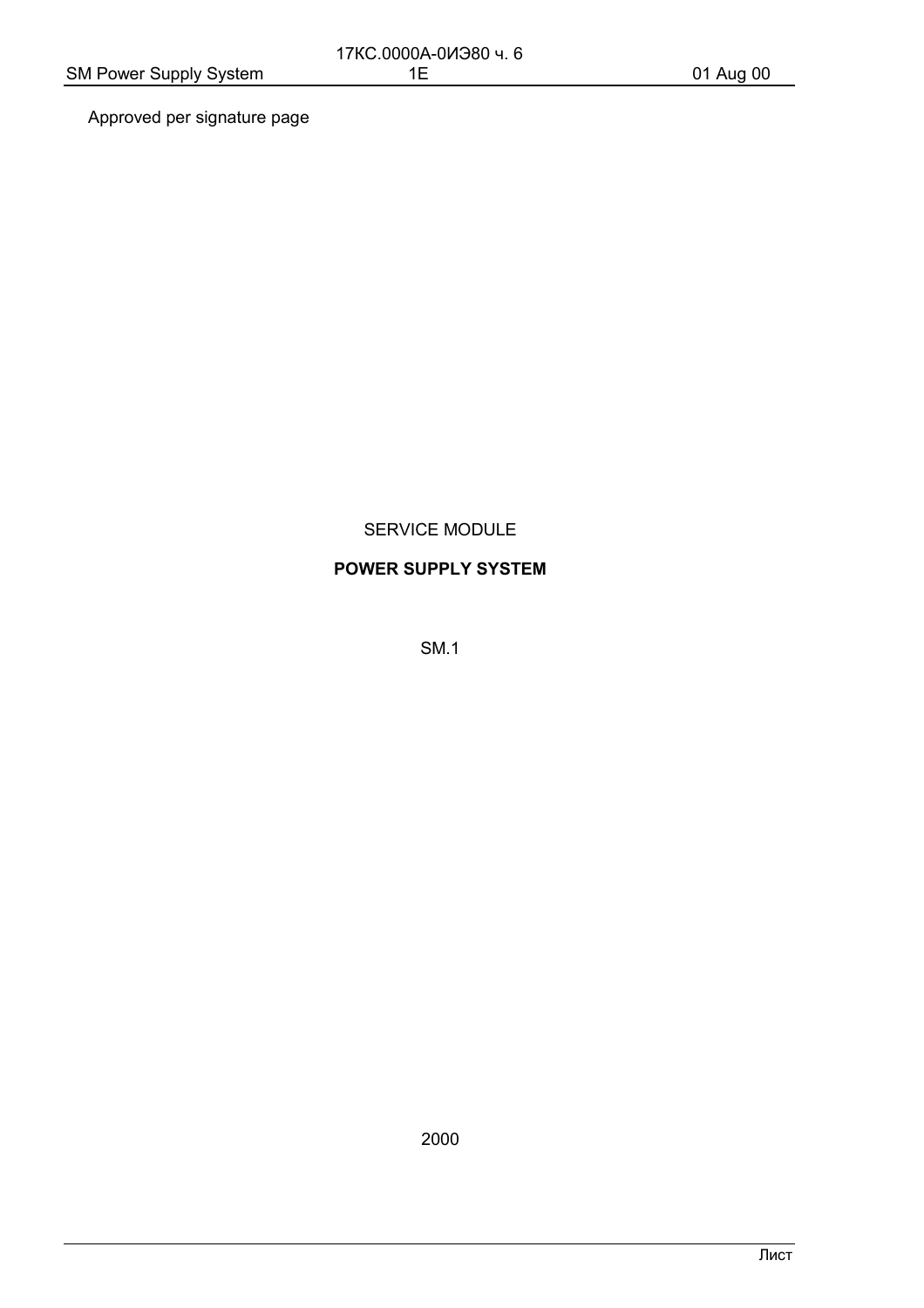## **Revision Log**

| 1E        | 01 Aug 00 | 5—1E     | 01 Aug 00 |
|-----------|-----------|----------|-----------|
| 2E        | 01 Aug 00 | $5 - 2E$ | 01 Aug 00 |
| 3E        | 01 Aug 00 | $5 - 3E$ | 01 Aug 00 |
| 4E        | 01 Aug 00 | $5 - 4E$ | 01 Aug 00 |
| 5E        | 01 Aug 00 | $5 - 5E$ | 01 Aug 00 |
| 6E        | 01 Aug 00 | $5 - 6E$ | 01 Aug 00 |
| $1 - 1E$  | 01 Aug 00 |          |           |
| $2 - 1E$  | 01 Aug 00 |          |           |
| $2 - 2E$  | 01 Aug 00 |          |           |
| $2 - 3E$  | 01 Aug 00 |          |           |
| $2 - 4E$  | 01 Aug 00 |          |           |
| $2 - 5E$  | 01 Aug 00 |          |           |
| $2 - 6E$  | 01 Aug 00 |          |           |
| $3 - 1E$  | 01 Aug 00 |          |           |
| $3 - 2E$  | 01 Aug 00 |          |           |
| $3 - 3E$  | 01 Aug 00 |          |           |
| $3-4E$    | 01 Aug 00 |          |           |
| $3 - 5E$  | 01 Aug 00 |          |           |
| $3 - 6E$  | 01 Aug 00 |          |           |
| $3 - 7E$  | 01 Aug 00 |          |           |
| $3 - 8E$  | 01 Aug 00 |          |           |
| $3 - 9E$  | 01 Aug 00 |          |           |
| $3 - 10E$ | 01 Aug 00 |          |           |
| $3 - 11E$ | 01 Aug 00 |          |           |
| $3 - 12E$ | 01 Aug 00 |          |           |
| $3 - 13E$ | 01 Aug 00 |          |           |
| $4 - 1E$  | 01 Aug 00 |          |           |
| $4 - 2E$  | 01 Aug 00 |          |           |
| $4 - 3E$  | 01 Aug 00 |          |           |
| $4-4E$    | 01 Aug 00 |          |           |
| $4 - 5E$  | 01 Aug 00 |          |           |
|           |           |          |           |

| 1E | 01 Aug 00 | $5 - 1E$          | 01 Aug 00 |
|----|-----------|-------------------|-----------|
| 2Е | 01 Aug 00 | $5 - 2E$          | 01 Aug 00 |
| 3E | 01 Aug 00 | $5 - 3E$          | 01 Aug 00 |
| 4Ε | 01 Aug 00 | 5 <sup>-4</sup> E | 01 Aug 00 |
| 5E | 01 Aug 00 | $5 - 5E$          | 01 Aug 00 |
| 6E | 01 Aug 00 | $5 - 6E$          | 01 Aug 00 |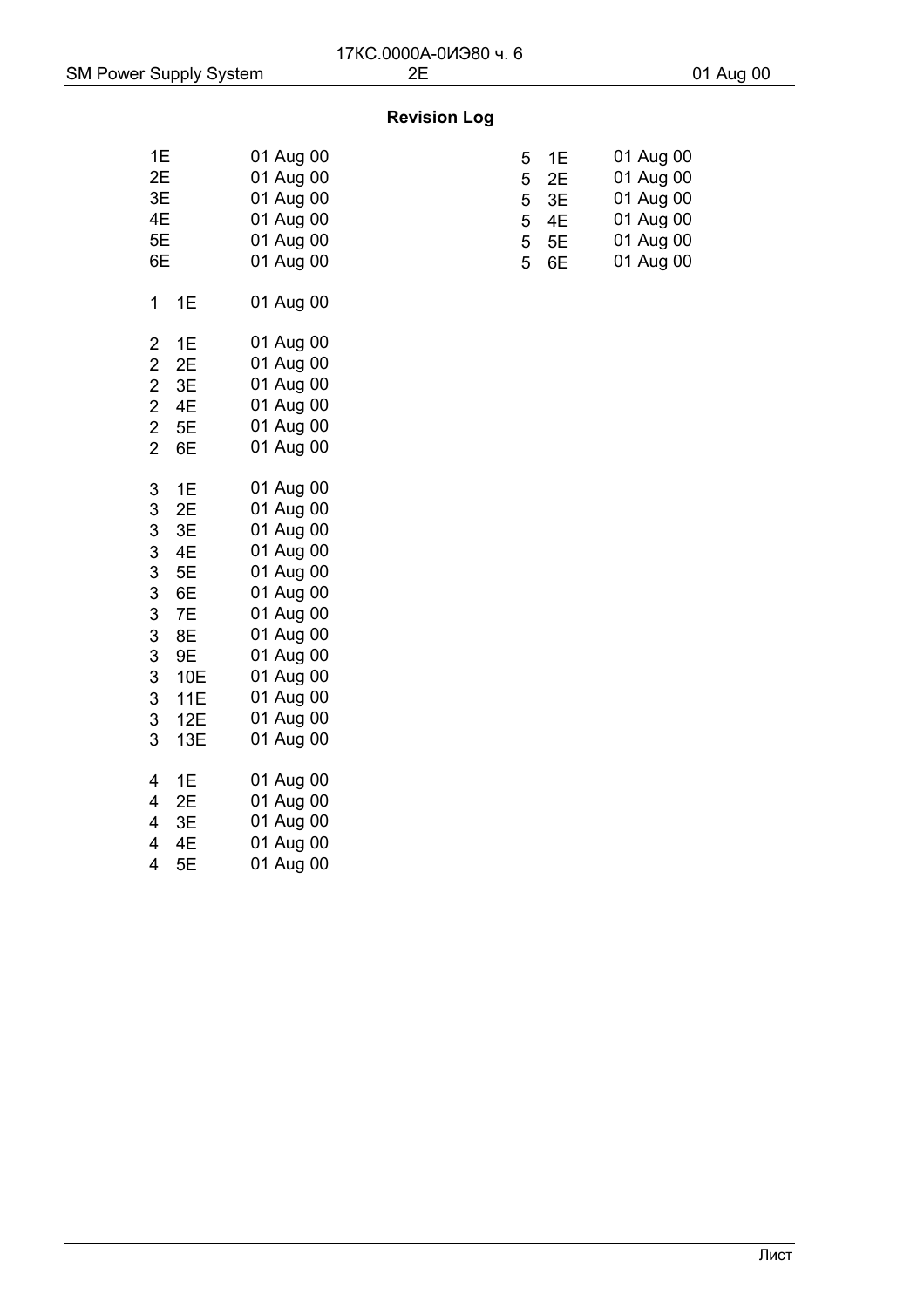# **TABLE OF CONTENTS**

| 2.1. CHARGE/DISCHARGE UNIT (3PY) OPERATING MODES2-1           |  |
|---------------------------------------------------------------|--|
|                                                               |  |
| 2.1.1.1. DISCONNECTED A5 DISCHARGE ACTIVATION USING           |  |
|                                                               |  |
| 2.1.1.2. DISCONNECTED A5 DISCHARGE MODE ACTIVATION USING      |  |
|                                                               |  |
| 2.2. CURRENT AND VOLTAGE STABILIZER [CHT] ACTIVATION/         |  |
|                                                               |  |
|                                                               |  |
|                                                               |  |
| 2.3. 28/120 CONVERTER (ПС) ACTIVATION/DEACTIVATION 2-6        |  |
|                                                               |  |
|                                                               |  |
|                                                               |  |
| 3. SOLAR ARRAY ORIENTATION SYSTEM (COC5)  3-1                 |  |
|                                                               |  |
|                                                               |  |
|                                                               |  |
|                                                               |  |
| 3.4.1. 515 SETS SELECTION FOR C52, C54 (ON MCC-M GO)3-2       |  |
|                                                               |  |
|                                                               |  |
|                                                               |  |
| 3.6. SOLAR ARRAY CONFIGURATION TO INITIAL 1(2) POSITION 3-5   |  |
| 3.6.1. SOLAR ARRAY CONFIGURATION TO INITIAL 1(2) POSITION     |  |
|                                                               |  |
| 3.6.2. SOLAR ARRAY CONFIGURATION TO INITIAL 1(2) POSITION     |  |
|                                                               |  |
|                                                               |  |
| 3.7.1. RECOVERY ACTIONS IN CASE OF ERRONEOUS COMMANDING       |  |
|                                                               |  |
|                                                               |  |
| 3.8.1. SOLAR ARRAY INCOMPLETE ROTATION (WITHOUT REACHING      |  |
|                                                               |  |
| 3.8.2. SOLAR ARRAY COMPLETE ROTATION (WITH REACHING STOP)3-11 |  |
| 3.8.3. MANUAL CONTROL MODE DISABLE (ON MCC-M GO)3-12          |  |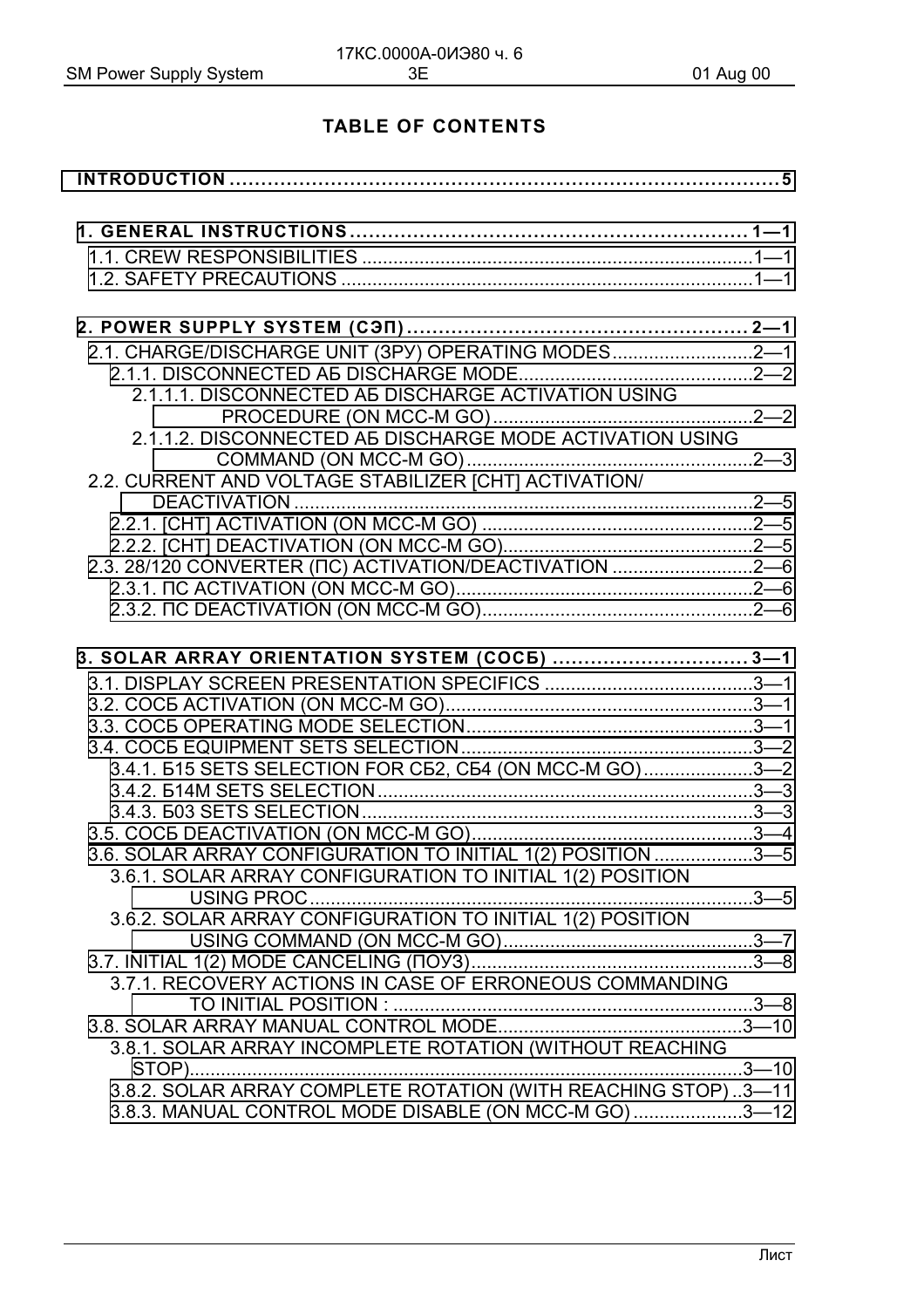| 4.1.1. СД1-7 LAMP CONTROL FROM ЩО-ЛО AND ЩО-ШО4-1    |  |
|------------------------------------------------------|--|
|                                                      |  |
|                                                      |  |
|                                                      |  |
|                                                      |  |
|                                                      |  |
|                                                      |  |
| 4.7. CNP-1 PORTABLE TV LAMP SETUP AND OPERATION 4-4  |  |
| 4.7.1. [CNP-1] CONNECT TO OUTLETS [TB-CBET]          |  |
|                                                      |  |
| 4.7.2. [CNP-1] DISCONNECT FROM OUTLETS [TB-CBET]     |  |
|                                                      |  |
|                                                      |  |
| 4.7.4. [CNP-1] DISCONNECT FROM OUTLETS [TB-CBET] 4-5 |  |
|                                                      |  |
| 5. LIGHTS, OUTLETS, ЩО, РЩП, БВ, БВП LOCATIONS 5-1   |  |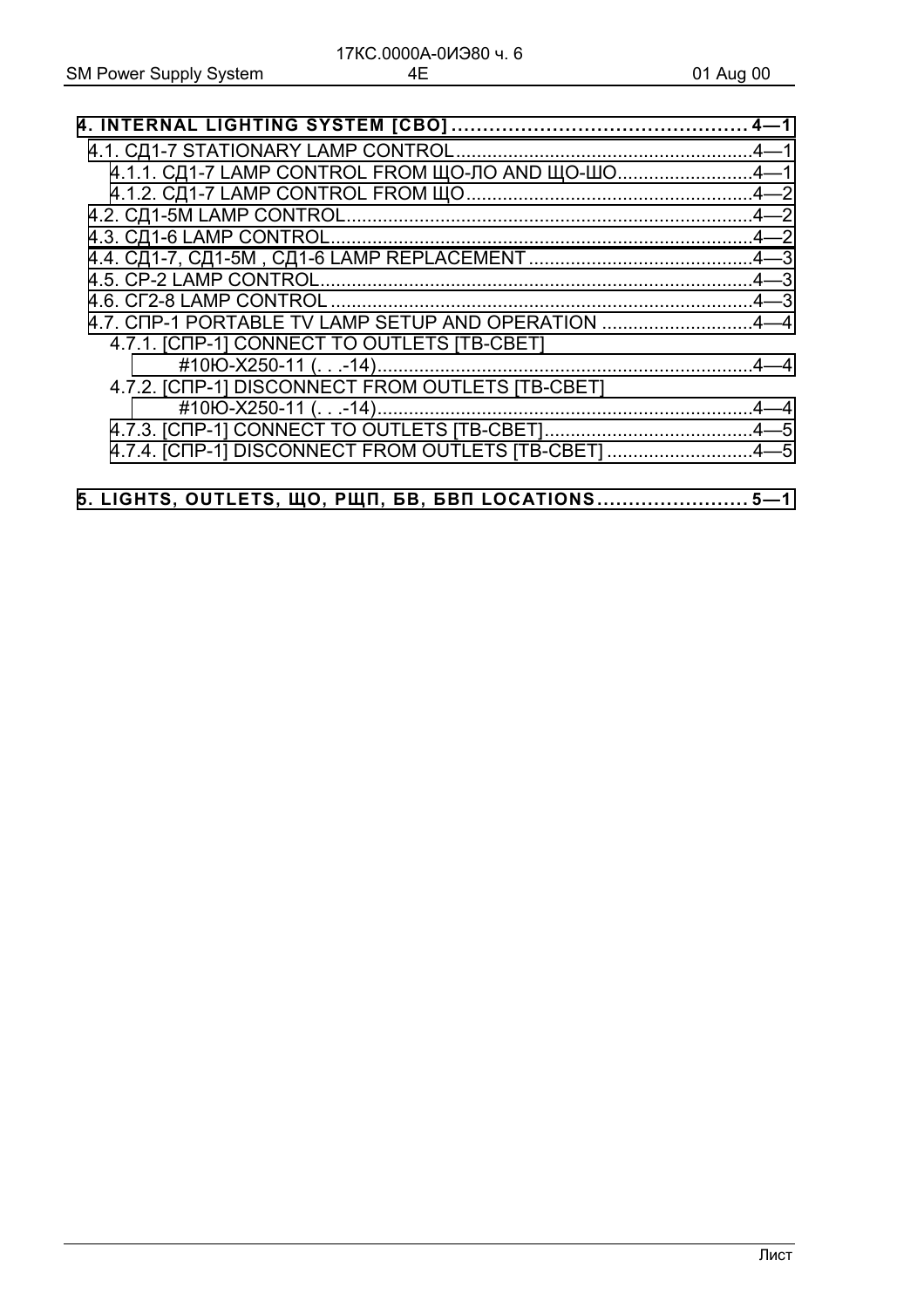# <span id="page-4-0"></span>**INTRODUCTION**

- The SM Power Supply System crew procedures contain information for the crew about procedures and commands for C<sub>3</sub> m, COC<sub>b</sub> operation, and procedures and rules for Internal Lighting System operations.
- These crew procedures are intended for fully-trained crew members who have completed the whole training course and simulations.
- These crew procedures may be updated pending ISS assembly, systems modification and procedure validation at simulators and training facilities, and as a result of ground tests.
- These crew procedures were developed based on BBC Software release 4.30.14 and RS Laptop Software dated 07.03.00.

#### **ACRONYMS AND ABBREVIATIONS**

| ΑБ                    | storage battery                 |
|-----------------------|---------------------------------|
| A <sub>3</sub> C      | circuit breaker                 |
| 6/n                   | crew procedure                  |
| БB                    | switch panel                    |
| БВК                   | command output unit             |
| БВП                   | switch panel w/ circuit breaker |
| БПП                   | fuse box panel                  |
| ДнаЗ-М                | report to MCC-M                 |
| 3PY                   | charge/discharge unit           |
| ИнПУ                  | integrated control panel        |
| кбл                   | cable                           |
| Л                     | lamp                            |
| H/C                   | off-nominal situation           |
| CБ                    | solar array                     |
| <b>COCE</b>           | solar array orientation system  |
| <b>CM</b>             | Service Module                  |
| <b>CHT</b>            | voltage and current stabilizer  |
| СЭП                   | SM power supply system          |
| ПоУЗ-М                | on MCC-M GO                     |
| $\Pi \Pi C$           | system power panel              |
| $\sqcap$ C            | 28/120 converter                |
| <b>P<sub>BC</sub></b> | power outlet                    |
| рзм                   | connector                       |
| РЩП                   | power distribution panel        |
| TB                    | <b>TV</b>                       |
| тмб                   | switch, sw                      |
| ЩО                    | night lighting panel            |
| ЩСР                   | crew quarters lighting panel    |
| $N^{\circ}$           | AB or 3PY indicated by MCC-M    |
|                       |                                 |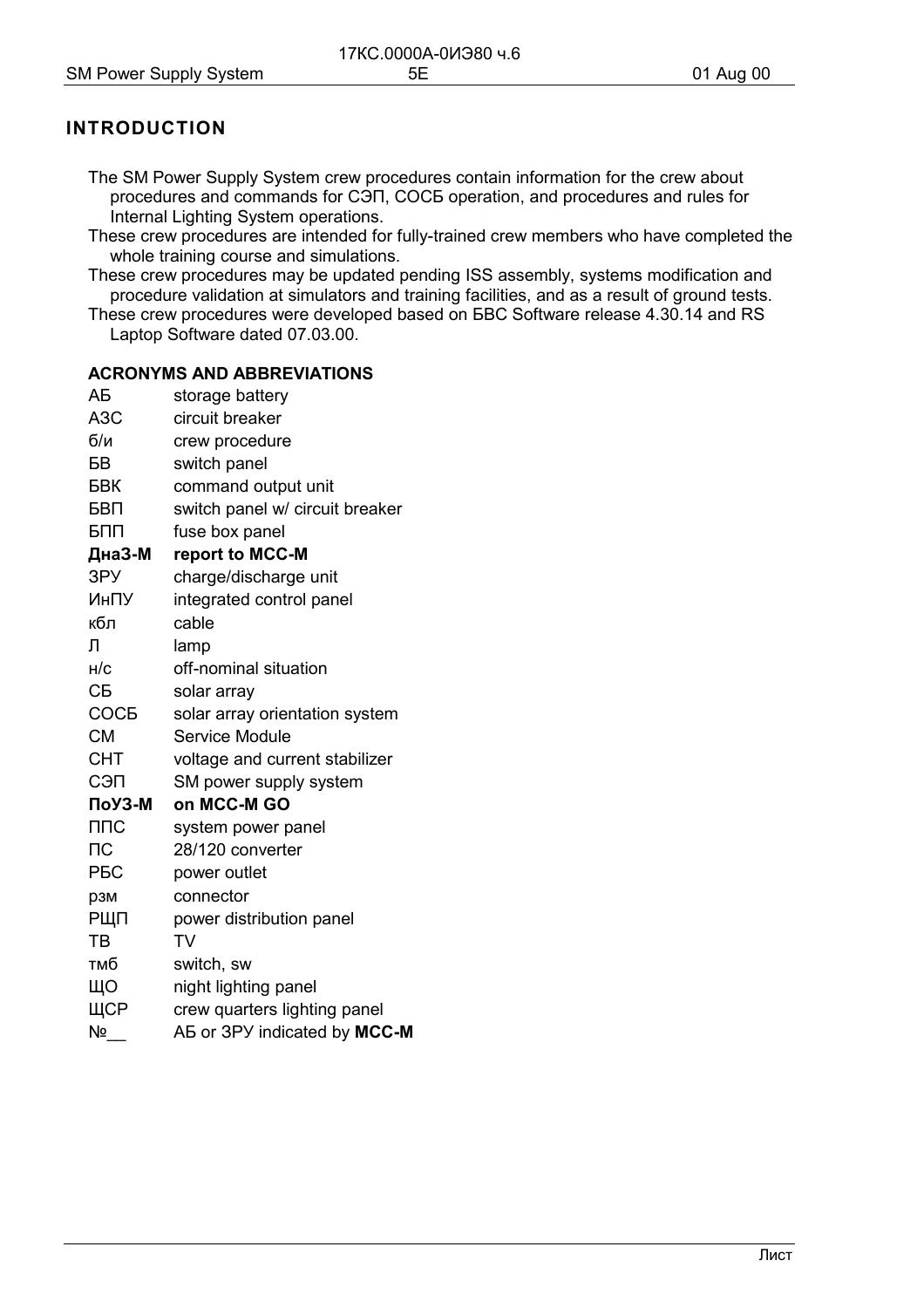$\mathbf{I}$  $\bar{1}$ 

# **CONVENTIONAL SYMBOLS**

|            |                      | illuminated                                                               |
|------------|----------------------|---------------------------------------------------------------------------|
|            |                      | not illuminated                                                           |
|            | ♨                    | $sw \rightarrow On$ (i.e. up relative to label on panel)                  |
|            | စု                   | $sw \rightarrow \text{Off}$ (i.e. down relative to label on panel)        |
|            | $\frac{1}{2}$        | mouse left click                                                          |
|            | $\rightarrow$        | place physical device in designated state                                 |
|            | $\leftrightarrow$    | disconnect                                                                |
|            |                      | connect                                                                   |
|            | $\frac{1}{2}$        | press pushbutton                                                          |
| $\sqrt{2}$ |                      | check (in case of discrepancy, attempt a corrective action one time only) |
|            | $\blacktriangleleft$ | verify                                                                    |
|            | ৰৰ                   | continuously monitor                                                      |
|            | 12:45:30             | 12 h 45 min 30 sec                                                        |
|            |                      |                                                                           |

 $\overline{514}$  $\overline{514}$ μ.

advisory information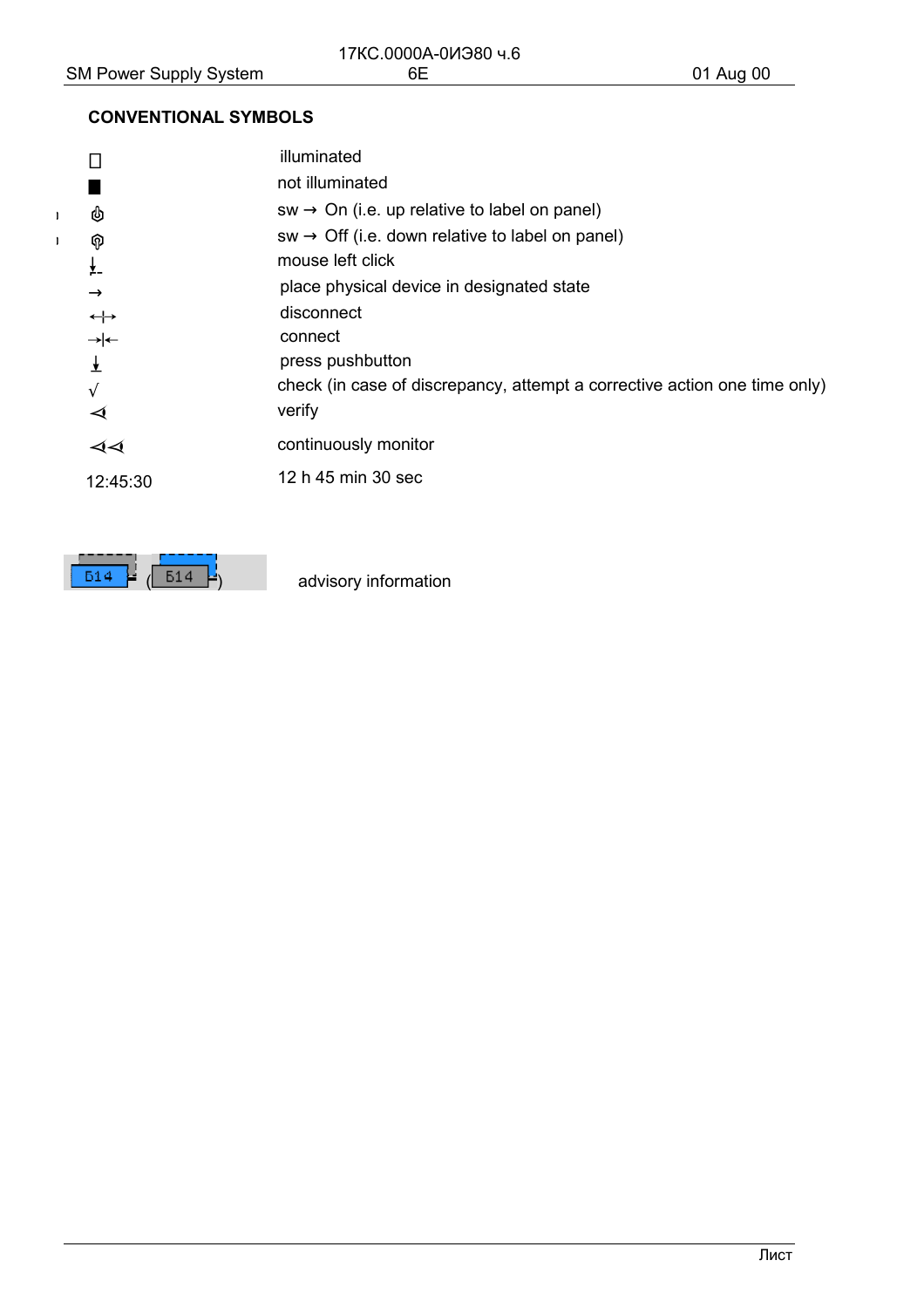## <span id="page-6-0"></span>**1. GENERAL INSTRUCTIONS**

## **1.1. CREW RESPONSIBILITIES**

While performing operations, the crew is responsible for the following actions:

- 1. Perform operations per these crew procedures and **MCC-M** instructions in accordance with the crew functional responsibilities and current status of the onboard systems.
- 2. **Report** completed operations **to MCC-M**.
- 3. Monitor systems operations per these crew procedures and **MCC-M** instructions.
- 4. When a deviation from nominal systems operation is detected, crew must:
	- record malfunction (deviation) detection time;
	- make a description of detected malfunction (deviation) in writing
	- report detected malfunction (deviation) to MCC-M during earliest available comm pass.
- 5. Upon detection of an off-nominal situation, listed in these crew procedures, perform independent troubleshooting actions recommended in the crew procedures.
- 6. Check nominal operation of all indicators on the control panels to be used.
- 7. Output commands from control panels using pushbuttons (w/o lockout feature) by pressing and holding them for 1—2 seconds.
- 8. Record time used to perform operations.
- 9. When working with hardware (control panels) equipped with protective caps or covers:
	- remove caps and covers before operations;
		- re-install caps and covers after operations.

#### **1.2. SAFETY PRECAUTIONS**

To ensure nominal systems operation and crew safety, the crew needs to perform the following actions:

- 1. When working with the system, use only hardware, tools and protective devices, designated by these crew procedures or by **MCC-M**
- 2. Upon detection of an off-nominal situation not documented in these crew procedures, the crew must:
	- stop working with the system;
	- record time when the off-nominal situation was detected;
	- record the nature of the off-nominal situation;
	- report to MCC-M during earliest available comm pass.
- 3. Fuse replacement must be conducted after having powered off the appropriate system or device. Ensure fuse amperage matches the label on the hardware.

Repeated fuse replacement **- on MCC-M GO**.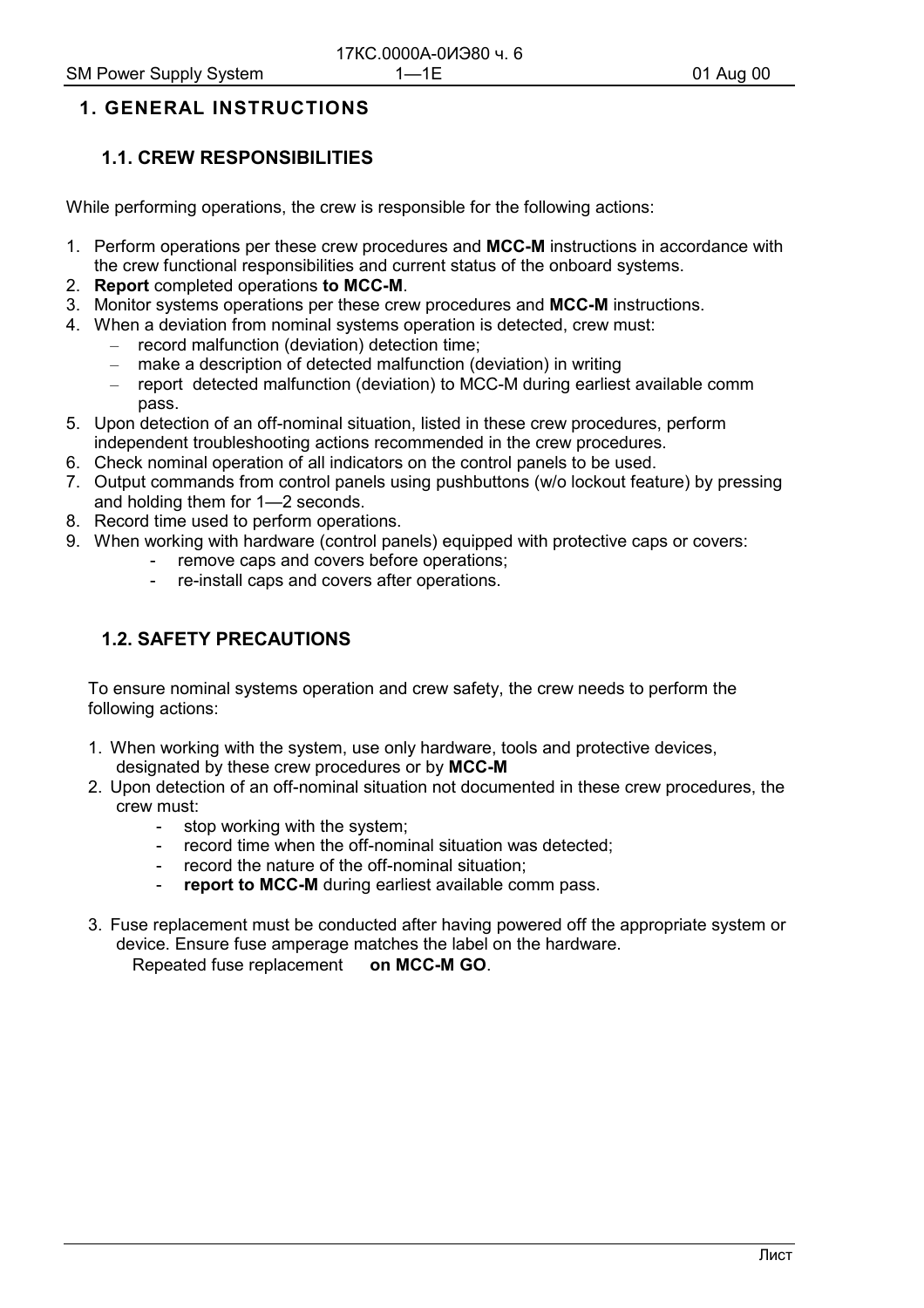# <span id="page-7-0"></span>2. POWER SUPPLY SYSTEM (C9N)

# 2.1. 3PY OPERATING MODES (ON MCC-M GO)

RS Laptop СМ:СЭП

|  | A AB Charge Mode |  |
|--|------------------|--|
|  |                  |  |

|                |                                                      | AB Charge Mode              |                                                                            |                                                                                                                                                                                                        |
|----------------|------------------------------------------------------|-----------------------------|----------------------------------------------------------------------------|--------------------------------------------------------------------------------------------------------------------------------------------------------------------------------------------------------|
| #              | Command<br>(Procedure)/Mode<br><b>Name</b>           | <b>Command (Procedure)</b>  | RS Laptop CM:C <sub>3</sub> N<br><b>Screen Display Status</b>              | <b>Note</b>                                                                                                                                                                                            |
| $\mathbf{1}$ . | AB Incomplete Charge Mode ON                         | cmd P ONRNZAB               | $\triangleleft$ Charge mode<br>AE partial Charge<br>---<br>$AB1 - 8$ (all) | Full Charge Mode or Incomplete Charge Mode can be<br>activated for all storage batteries, activation of one mode                                                                                       |
| 2.             | AB Full Charge Mode ON                               | cmd P ONRPZAB               | $\triangleleft$ Charge mode<br>AB full Charge<br>$AB1 - 8$ (all)           | deactivates the other (if currently active)                                                                                                                                                            |
|                |                                                      | 3PY Nº                      |                                                                            |                                                                                                                                                                                                        |
| 3.1.           | Storage Battery (AB) #__ Cycling<br>Mode, Start      | proc F40 SEP 1<br>param1 No | <u>.</u>                                                                   | Storage Battery # _ Cycling Mode Activation<br>Requirements:                                                                                                                                           |
| 3.2.           | AB # Cycling Mode ON                                 | cmd P_ONRCAB Nº             | $4$ AB $N$ <sup>2</sup>                                                    | Corresponding $3Py #$ is active<br>2. Storage Battery # __ is not running<br>'Discharge Disconnected Storage Battery' procedure                                                                        |
| 4.1            | Storage Battery (AB) #__ Cycling<br>Mode, Halt       | proc F40 SEP 0              |                                                                            | This procedure (command) deactivates Cycling Mode on                                                                                                                                                   |
| 4.2.           | AB #__ Cycling Mode OFF                              | cmd P OFRCAB                | A <sub>D</sub> Nº                                                          | all storage batteries                                                                                                                                                                                  |
| 5.1            | <b>Discharge Deactivated Storage</b><br>Battery (AB) | proc F40_SEP_2<br>param1 No | *see 2.1.1.1, p. 2-2                                                       | Storage Battery # Mode Activation Requirements:<br>1. Corresponding 3PY #__ is active<br>2. Storage Battery # __ is not running Cycling Mode Proc<br>$CM: C3\Pi$ < none of AB 1 – 8 is in Cycling Mode |
| 5.2.           | Disconnected AB # Discharge<br>Enable                | cmd P ONROAB                | ----<br>AB (icon does<br>not change)                                       | 'Disconnected AB # Discharge Enable' command is<br>effective for all currently disconnected storage batteries<br>* 2.1.1.2 (command output pattern)                                                    |
| 6.             | A5# 3PY ON                                           | cmd P ONZRUABNº             | 3PYN <sup>o</sup>                                                          |                                                                                                                                                                                                        |
| 7.             | AB # 3PY Disconnect                                  | cmd P OFZRUABNº             | 3PYN <sup>o</sup>                                                          |                                                                                                                                                                                                        |

00 BnV 10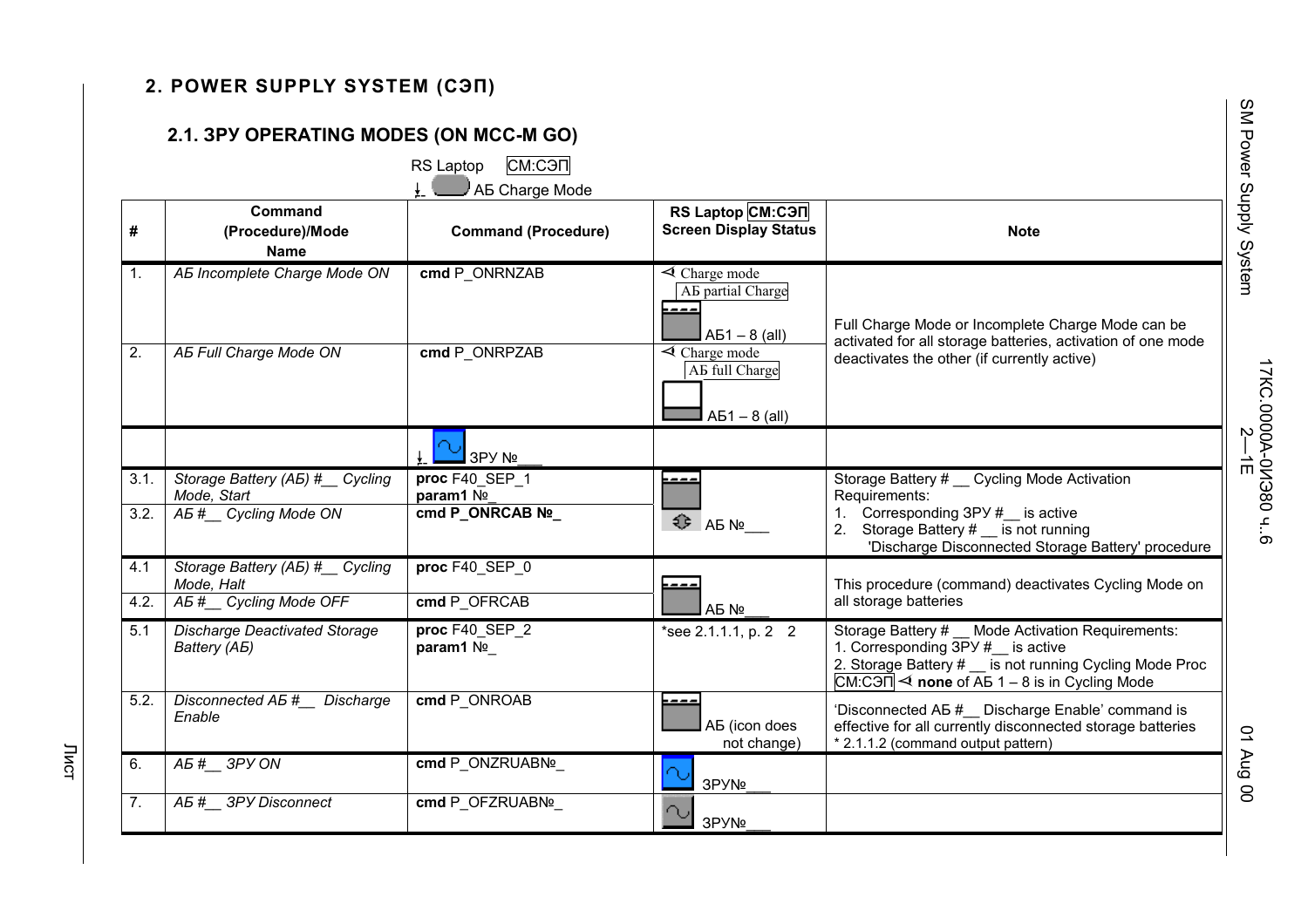#### <span id="page-8-0"></span>**2.1.1. DISCONNECTED STORAGE BATTERY DISCHARGE MODE**

#### **2.1.1.1. DISCONNECTED STORAGE BATTERY DISCHARGE ACTIVATION USING PROCEDURE (ON MCC-M GO)**

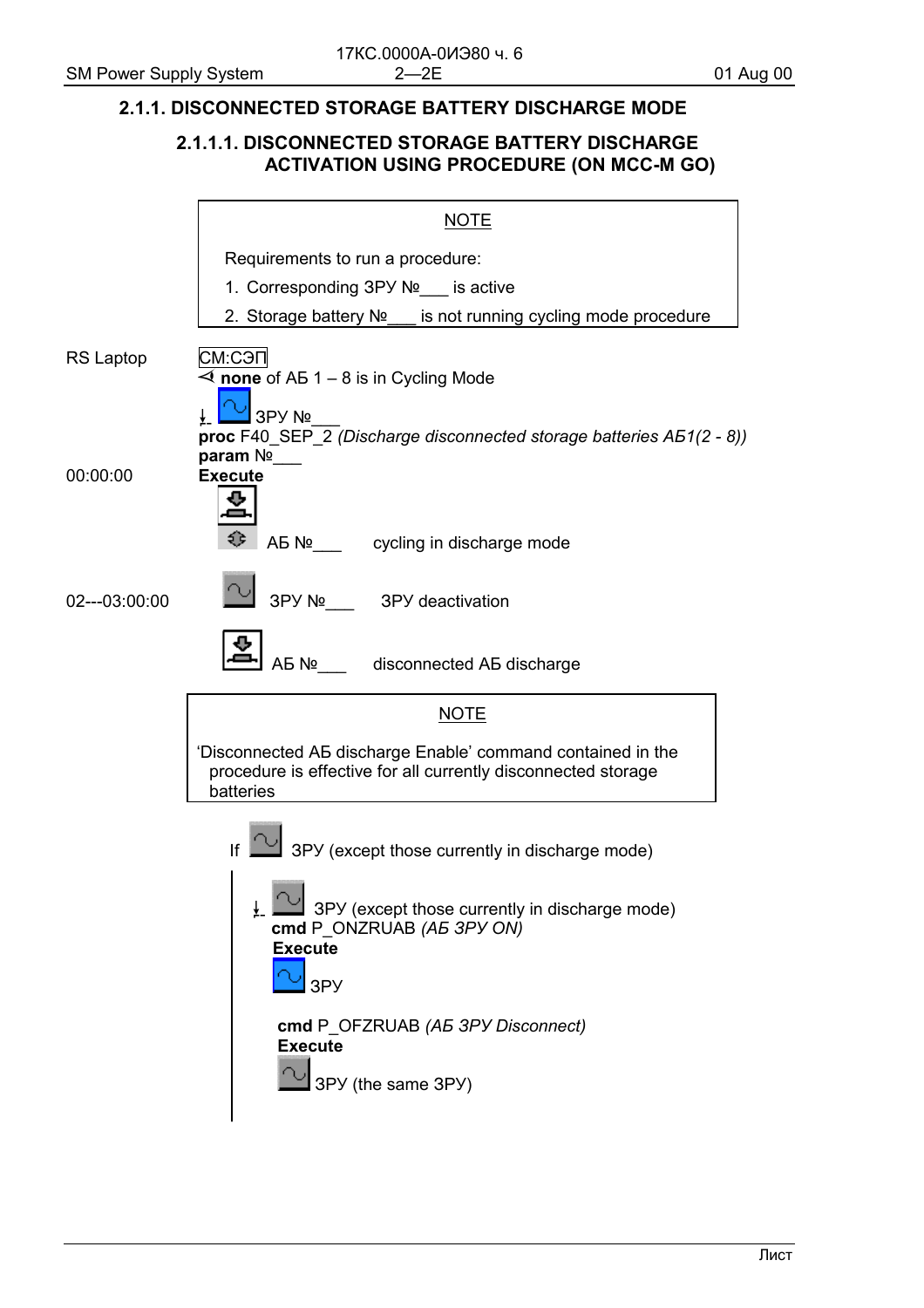<span id="page-9-0"></span>

'Disconnected AB discharge Enable' command contained in the procedure is effective for all currently disconnected AB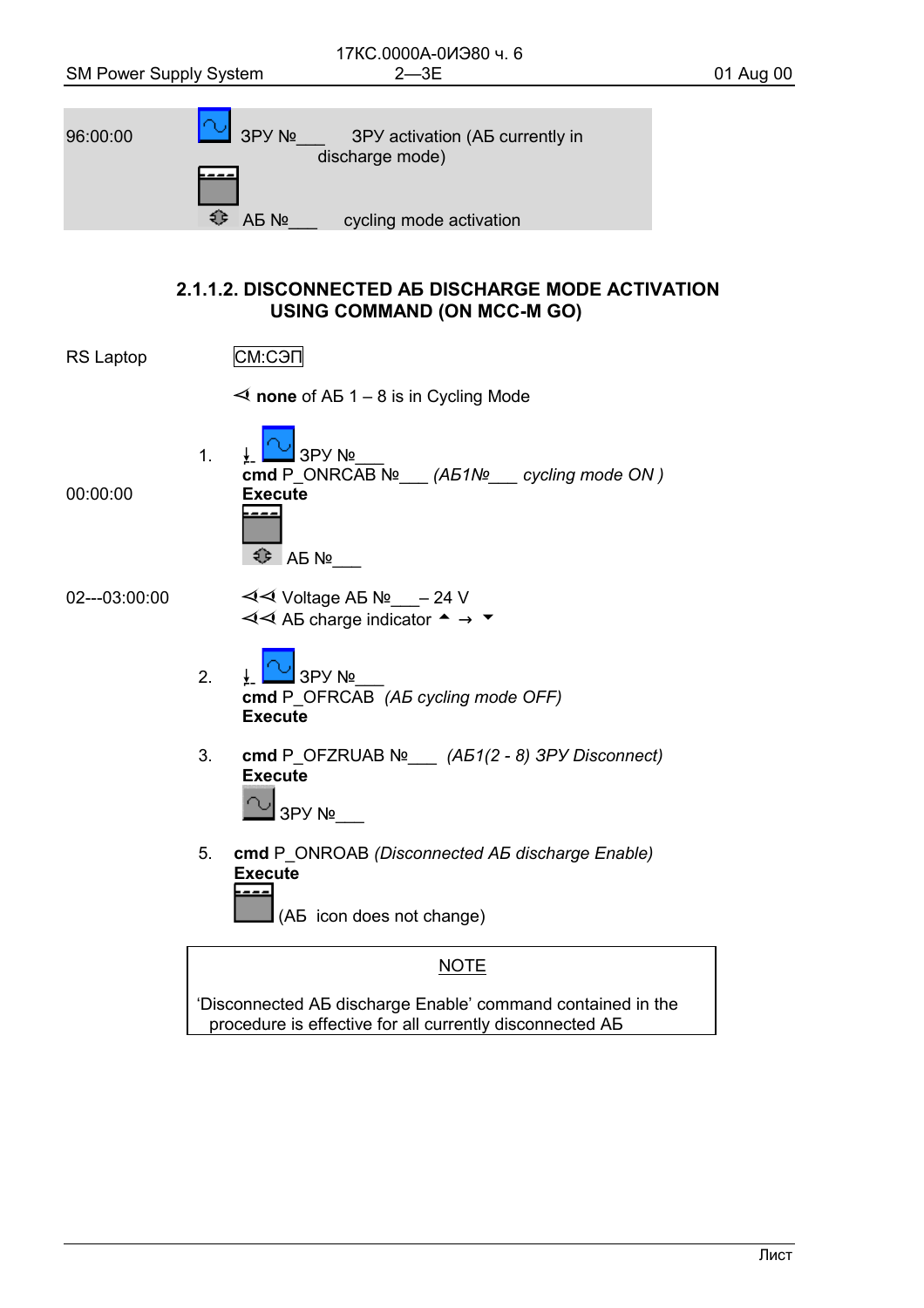If  $\infty$ 3PY (except those currently in discharge mode)  $\underline{\downarrow}$  3PY (except those currently in discharge mode)<br>cmd P\_ONZRUAB (A5 3PY ON) **Execute** 3P<sub>y</sub> cmd P\_OFZRUAB (A5 3PY Disconnect) **Execute** с 3PY (the same 3PY)

 $≈96:00:00$ 

- On MCC-M GO override current mode by 3PY activation command 6.
	- $\overline{7}$ . On MCC-M GO - enable Cycling Mode for AB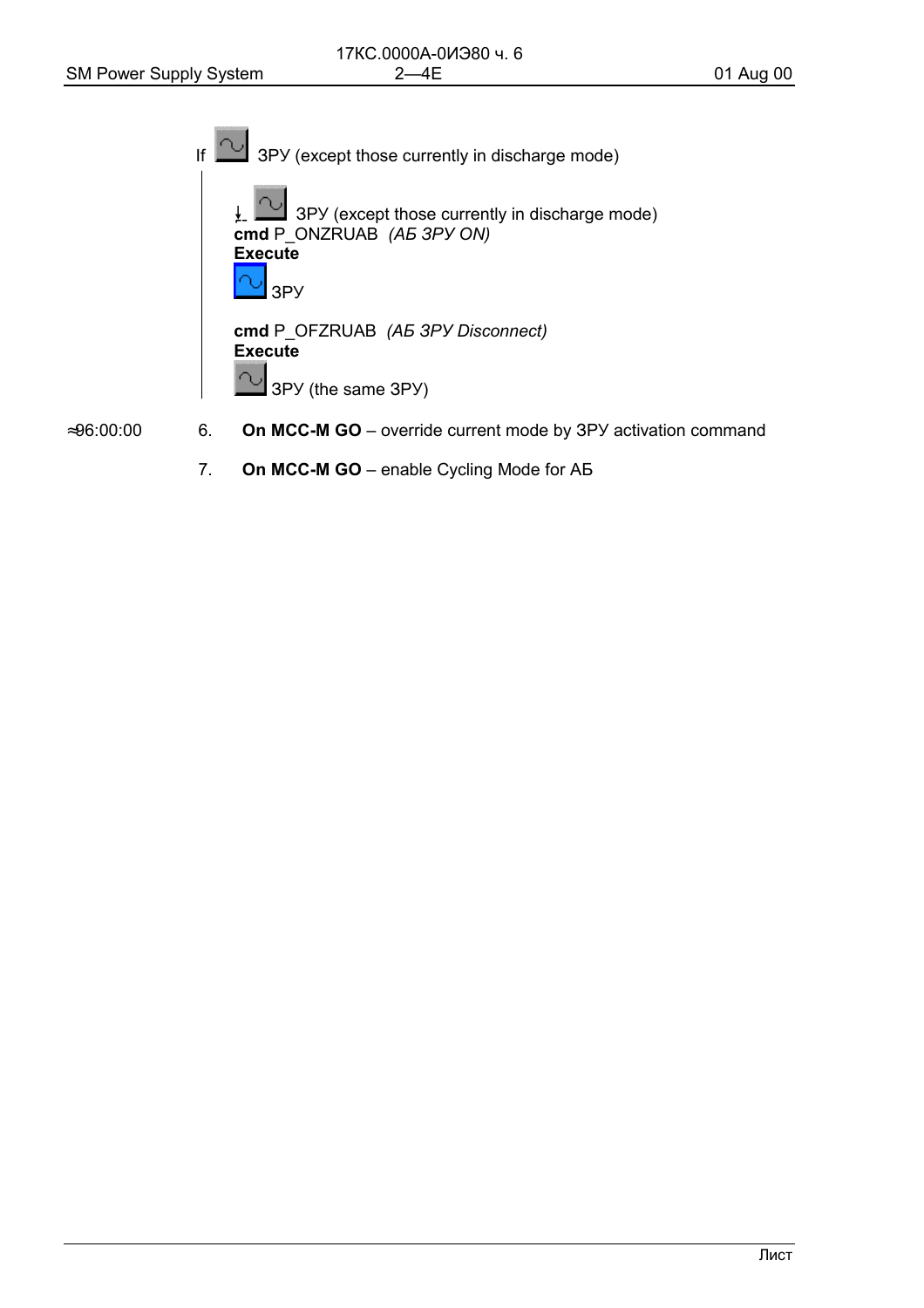#### <span id="page-11-0"></span>**2.2. CURRENT AND VOLTAGE STABILIZER [СНТ] ACTIVATION/DEACTIVATION**

#### **2.2.1. [СНТ] ACTIVATION (ON MCC-M GO)**

Initial configuration:

СНТ1,2 – connected to feeder РМА-1С

СНТ3,4 – connected to feeder РМА-1D



#### **2.2.2. [СНТ] DEACTIVATION (ON MCC-M GO)**

RS Laptop **CM:СЭП** 

 $\frac{2}{1}$ ,  $\frac{3}{1}$ ,  $\frac{4}{1}$ ) (CHT) **cmd** P\_OFSNT1(2,3,4) *(СНТ1(2,3,4) OFF)* **Execute**  $\boxed{1}$   $\boxed{2}$   $\boxed{3}$   $\boxed{4}$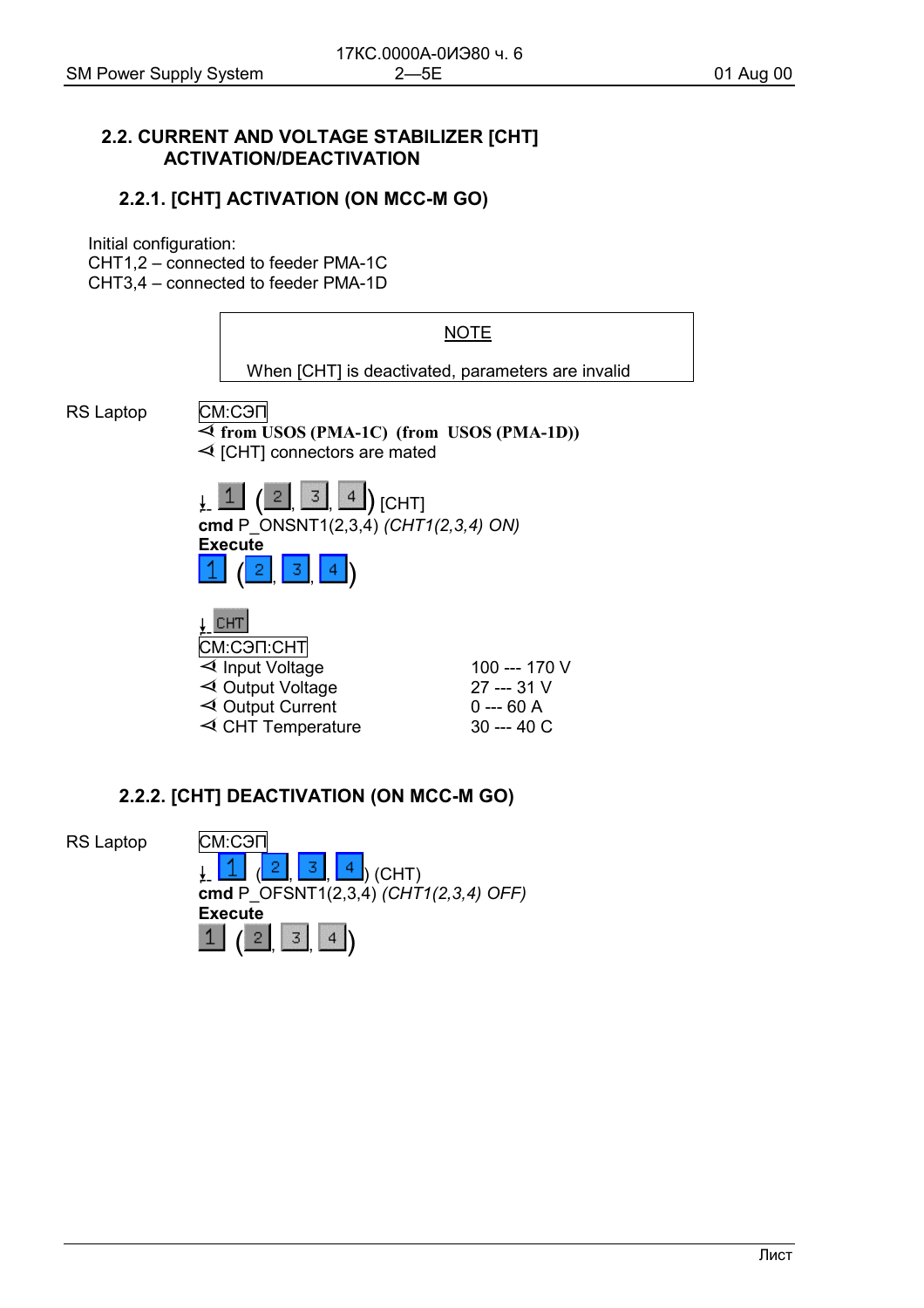#### <span id="page-12-0"></span>2.3. 28/120 CONVERTER (NC) ACTIVATION/DEACTIVATION

#### 2.3.1. 28/120 CONVERTER (IIC) ACTIVATION (ON MCC-M GO)

#### Underneath 134

РЩП-С1

 $\sqrt{\phi}$  E1, E2 (for  $\Pi$ C1)

 $(\sqrt{\phi}$  H1, H2 (for  $\Pi$ C2))



### 2.3.2. 28/120 CONVERTER (IIC) DEACTIVATION (ON MCC-M GO)

**RS Laptop** СМ:СЭП /ਹੈ7 CM:C<sub>3</sub>n:Continue cmd P  $OFPS1(2) (TC1(2) OFF)$ **Execute**  $\Pi$ C<sub>1</sub>  $ncz$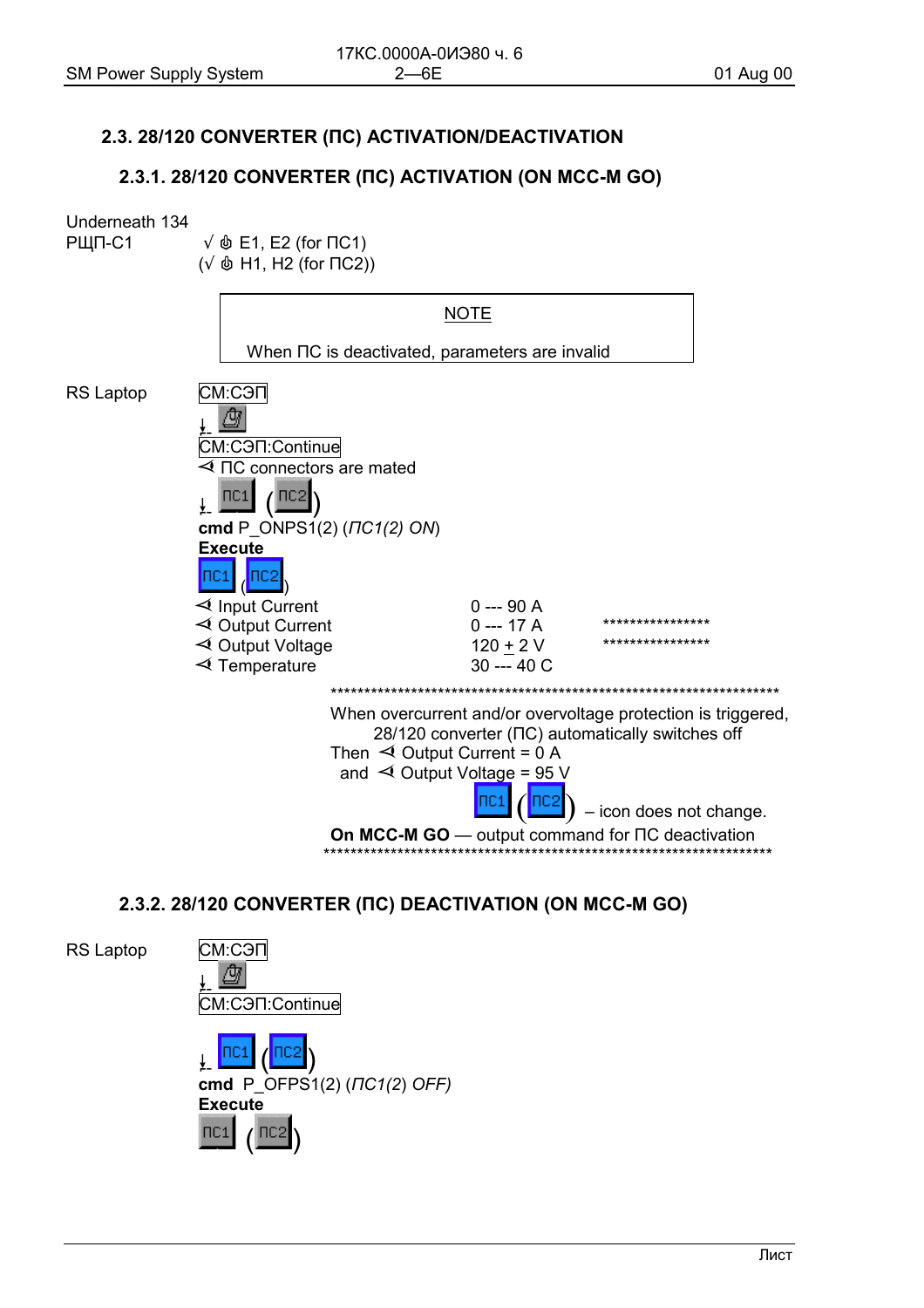## <span id="page-13-0"></span>3. SOLAR ARRAY ORIENTATION SYSTEM (COC5)

#### **3.1. DISPLAY INDICATION SPECIFICS**

- 1. When 514 unit is off, CM:COTI:COCE display does not show any CE zones
- 2. If proc «Initial Position 1(2)» is currently running, Mode  $\overline{\text{Init}}$ , pos. 1(2) remains on RS Laptop display CM:COTI:COCE until any other COCE proc is output. In such a case, it is possible to monitor modes using  $MHTY$  display **SM:STATUS COX, COCE, COTP**
- 3. On ИнПУ screen display SM: STATUS COЖ, СОСБ, СОТР, one of the selected primary operating modes (i.e. COCE standalone, COCE combined mode, COCE CYD-driven) is highlighted

#### 3.2. COCE ACTIVATION (ON MCC-M GO)



### **3.3. COCE OPERATING MODE SELECTION**

**RS Laptop** 

CM:C<sub>3</sub>N:COC<sub>B</sub>

↓∣  $\bigcup$  (603) cmd P PRAVTSB (COC5 Autonomous mode) (P PRSOVSB (COC5 composite mode) (P PRSUDSB (CYA Cntl mode) **Execute**  $\triangleleft$  Mode — Autonomous Composite from СУЛ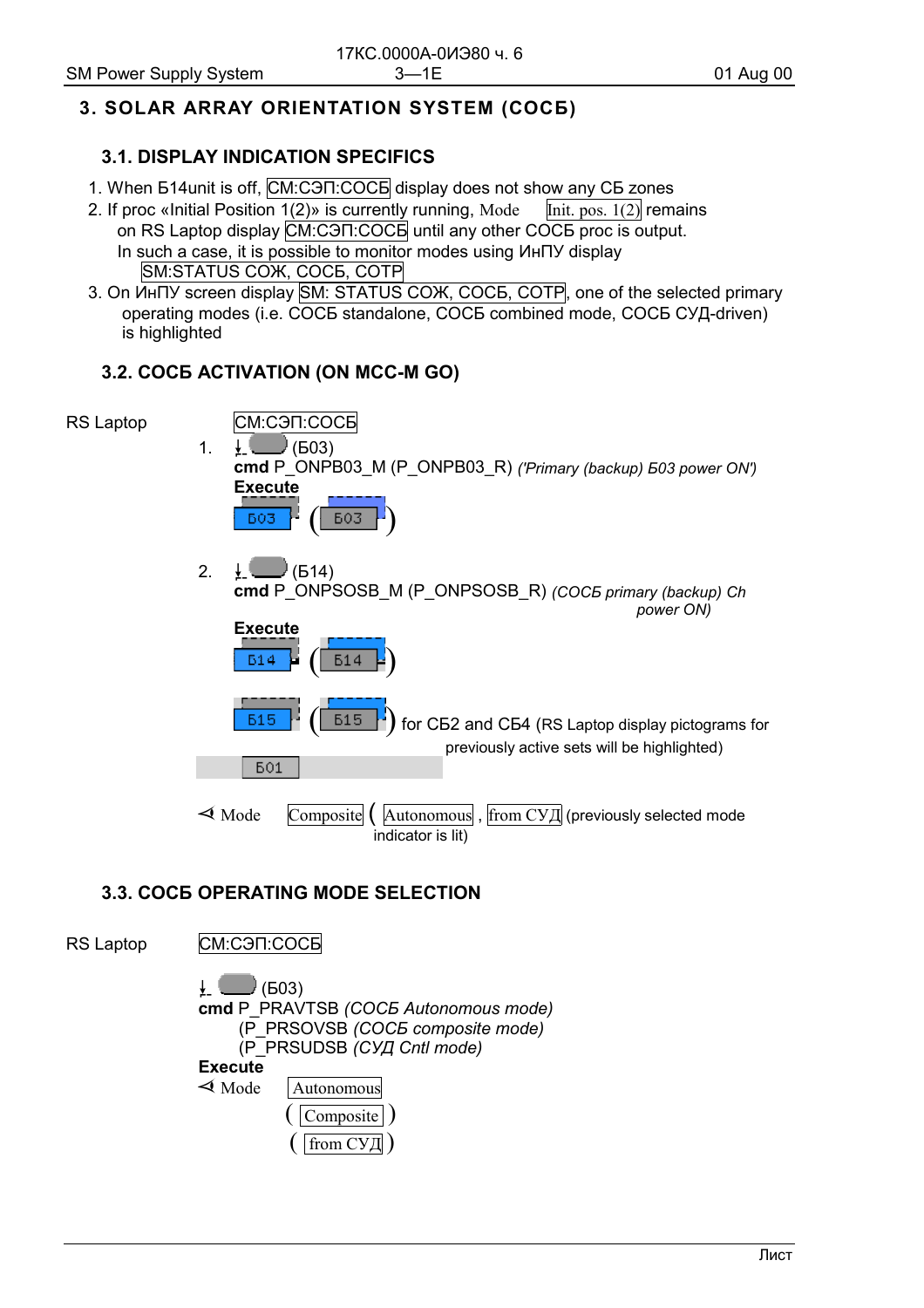#### <span id="page-14-0"></span>3.4. COCE EQUIPMENT SETS SELECTION

#### 3.4.1. 515 SETS SELECTION FOR C52, C54 (ON MCC-M GO)



CM:C<sub>3</sub>n:COC<sub>b</sub> **RS Laptop** 

| # | <b>Sets</b>                          | Cmd pb        | cmd      | <b>Name</b>                 | Monitoring                             |
|---|--------------------------------------|---------------|----------|-----------------------------|----------------------------------------|
|   | Б <sub>15</sub> СБ <sub>2</sub> pri  |               | P_SSB2_M | (Primary C52 515<br>Select) | <b>515</b><br>for C <sub>B2</sub> **** |
| 2 | Б <sub>15</sub> СБ <sub>2</sub> bkup | (615 for C62) | P SSB2 R | (Backup C52 515<br>Select)  | <b>515</b><br>for C <sub>b2</sub> **** |
| 3 | Б <sub>15</sub> СБ4 pri              |               | P SSB4 M | (Primary C54 515<br>Select) | <b>615</b><br>for C <sub>B4</sub> **** |
| 4 | Б <sub>15</sub> СБ4 bkup             | (615 for C64  | P_SSB4_R | (Backup C54 515<br>Select)  | <b>515</b><br>for C <sub>B4</sub> **** |

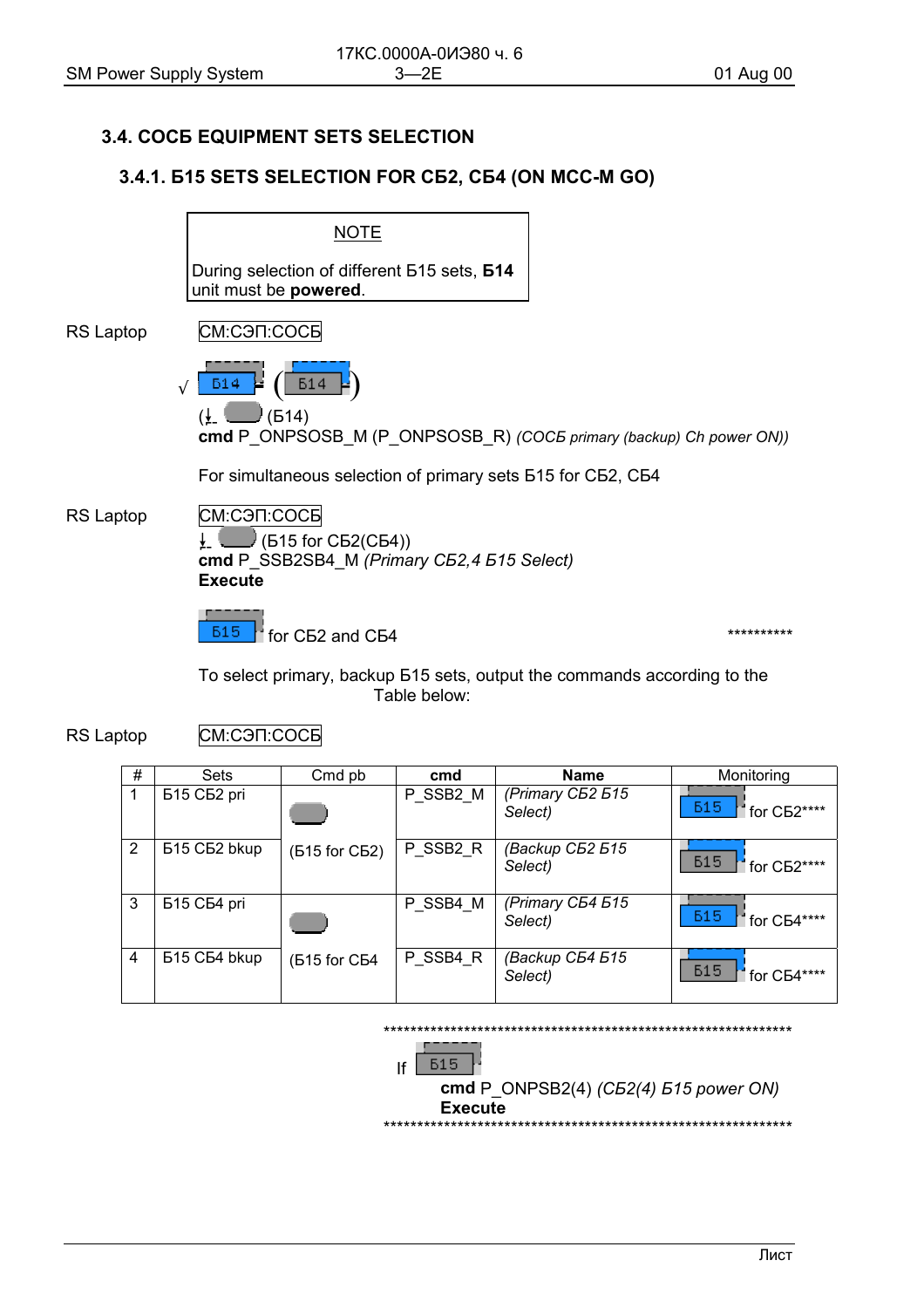#### 3.4.2. 514M SETS SELECTION (ON MCC-M GO)

<span id="page-15-0"></span>

### 3.4.3. 603 SETS SELECTION

**NOTE** During selection of different E03 sets, the unit must be unpowered.

1. Deactivate system per 3.5,  $p.3 - 4$ 

2. Activate system with the required sets per 3.2,  $p.3 - 1$ .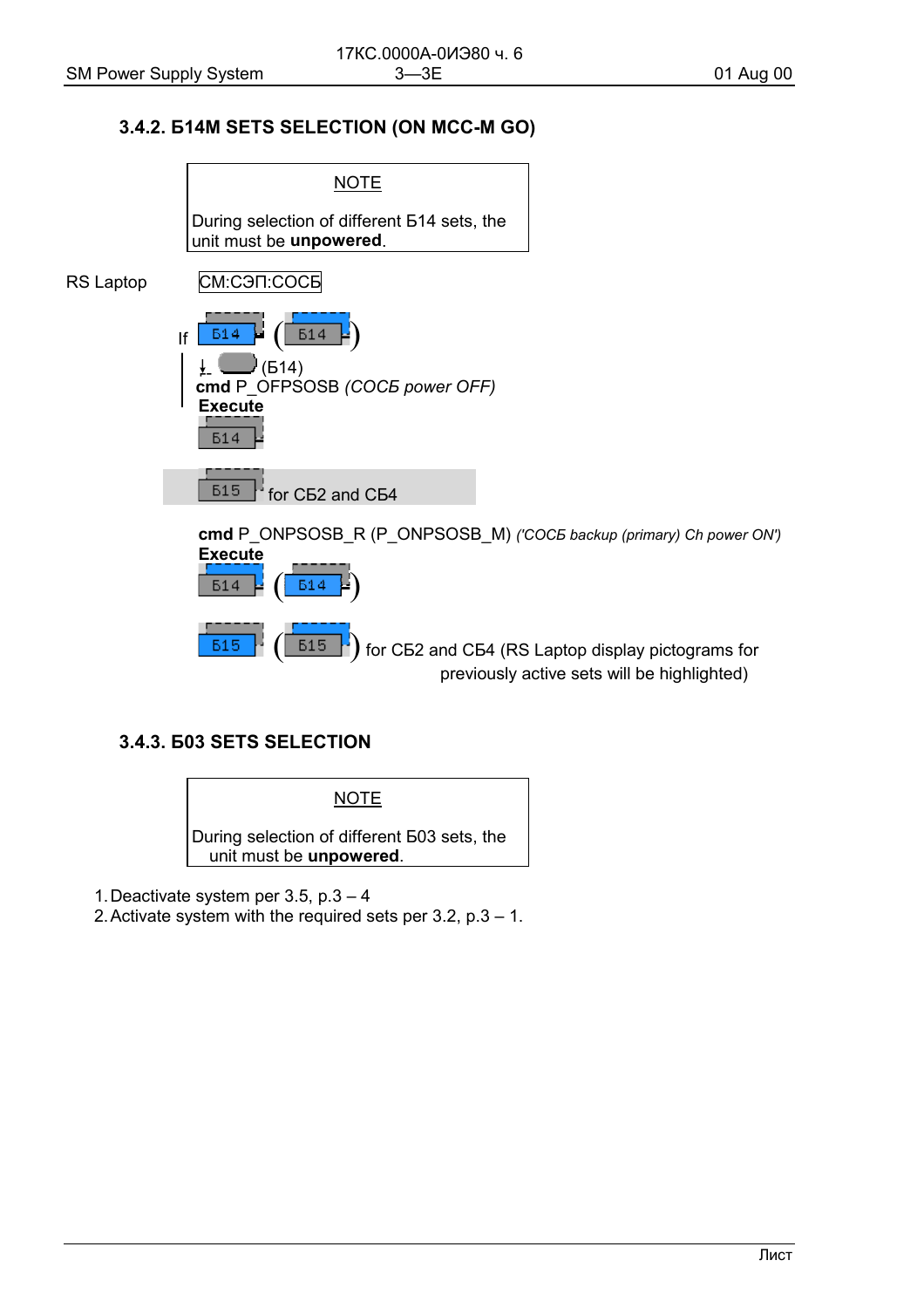#### <span id="page-16-0"></span>3.5. COCE DEACTIVATION (ON MCC-M GO)

RS Laptop

СМ:СЭП:СОСБ

1.  $\downarrow$  (514) cmd P OFPSOSB (COCE Power OFF) **Execute** 

**615**  $\frac{1}{2}$  for CE2 and CE4 \*\*\*\*\*\*\*\*\*\*\*\*\*\*\*\*  $\begin{bmatrix} 615 \\ 1 \end{bmatrix}$  for CE2 and/or CE4 **615** lf  $\frac{1}{2}$  (615 for C62(C64))

 $\overline{CD}$  C  $\overline{CP}$  C  $\overline{CP}$  C  $\overline{CP}$  C  $\overline{CP}$  C  $\overline{CP}$  C  $\overline{P}$  (C  $\overline{B}$  2 (C  $\overline{B}$  2 (C  $\overline{B}$  4)  $\overline{B}$  (C  $\overline{B}$  2 (C  $\overline{B}$  4)  $\overline{B}$  15 power OFF) **Execute**  $\Gamma$  for C52 and C54 **615** 

- 
- $2.$  $\downarrow$  (503) cmd P\_OFPB03 (503 power OFF) **Execute** 603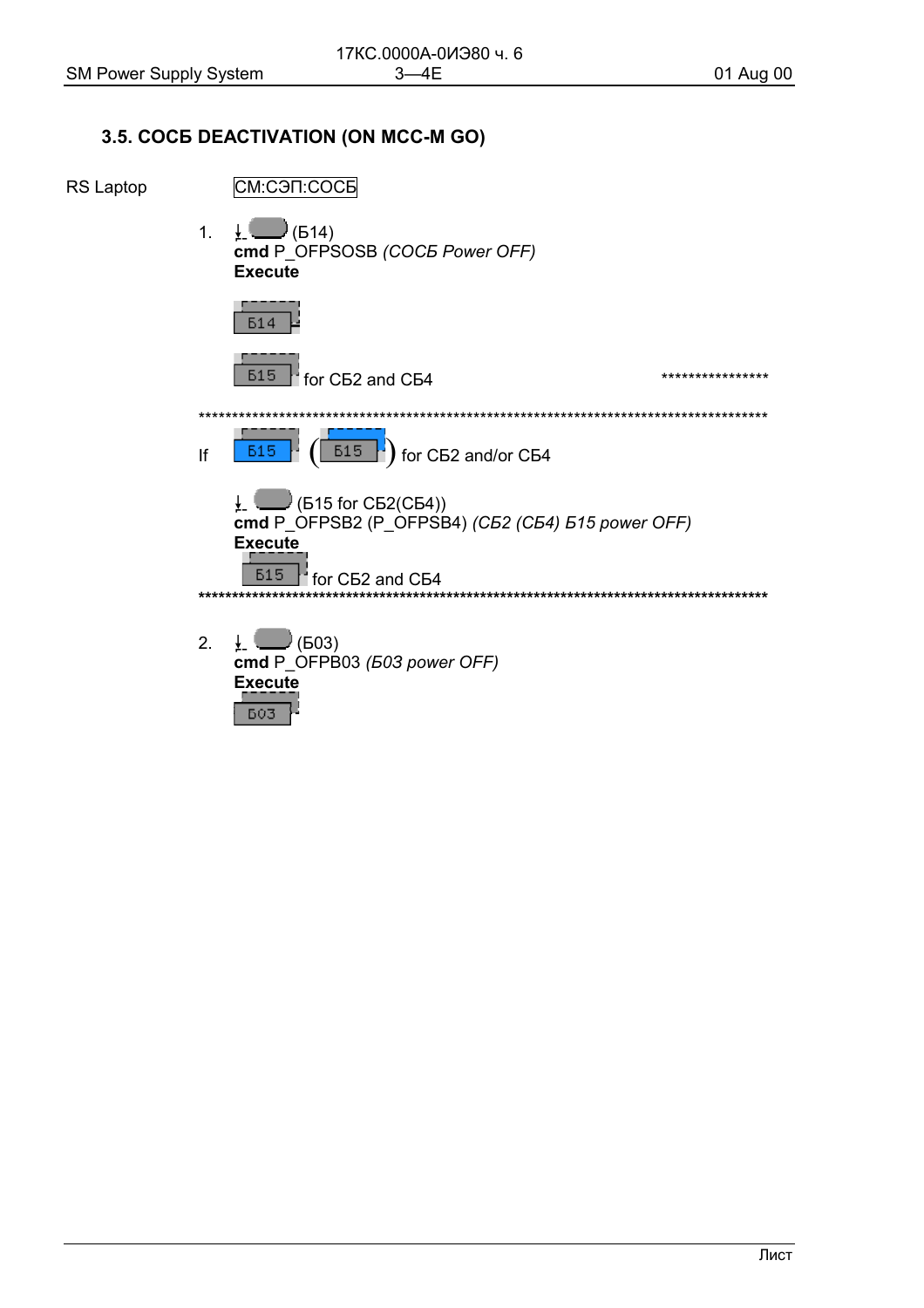## <span id="page-17-0"></span>**3.6. SOLAR ARRAY CONFIGURATION TO INITIAL POSITION 1(2)**

**NOTE** 

Init.pos. 1 – 112.5 degs (docking mode) Init.pos. 2 – 0 degs (sun tracking mode)

#### **3.6.1. SOLAR ARRAY CONFIGURATION TO INITIAL POSITION 1(2) USING PROCEDURE (ON MCC-M GO)**



If Б14 was deactivated:

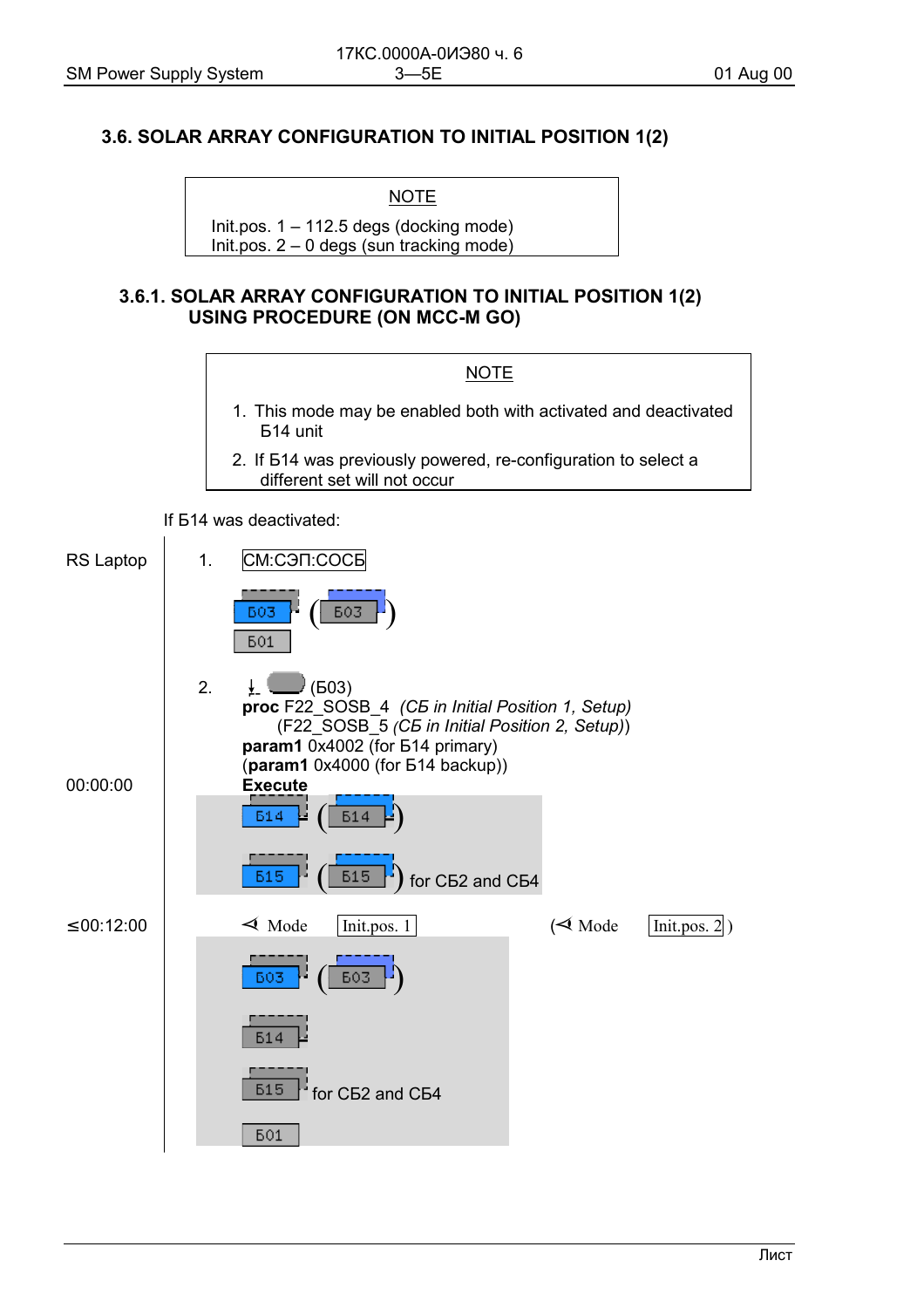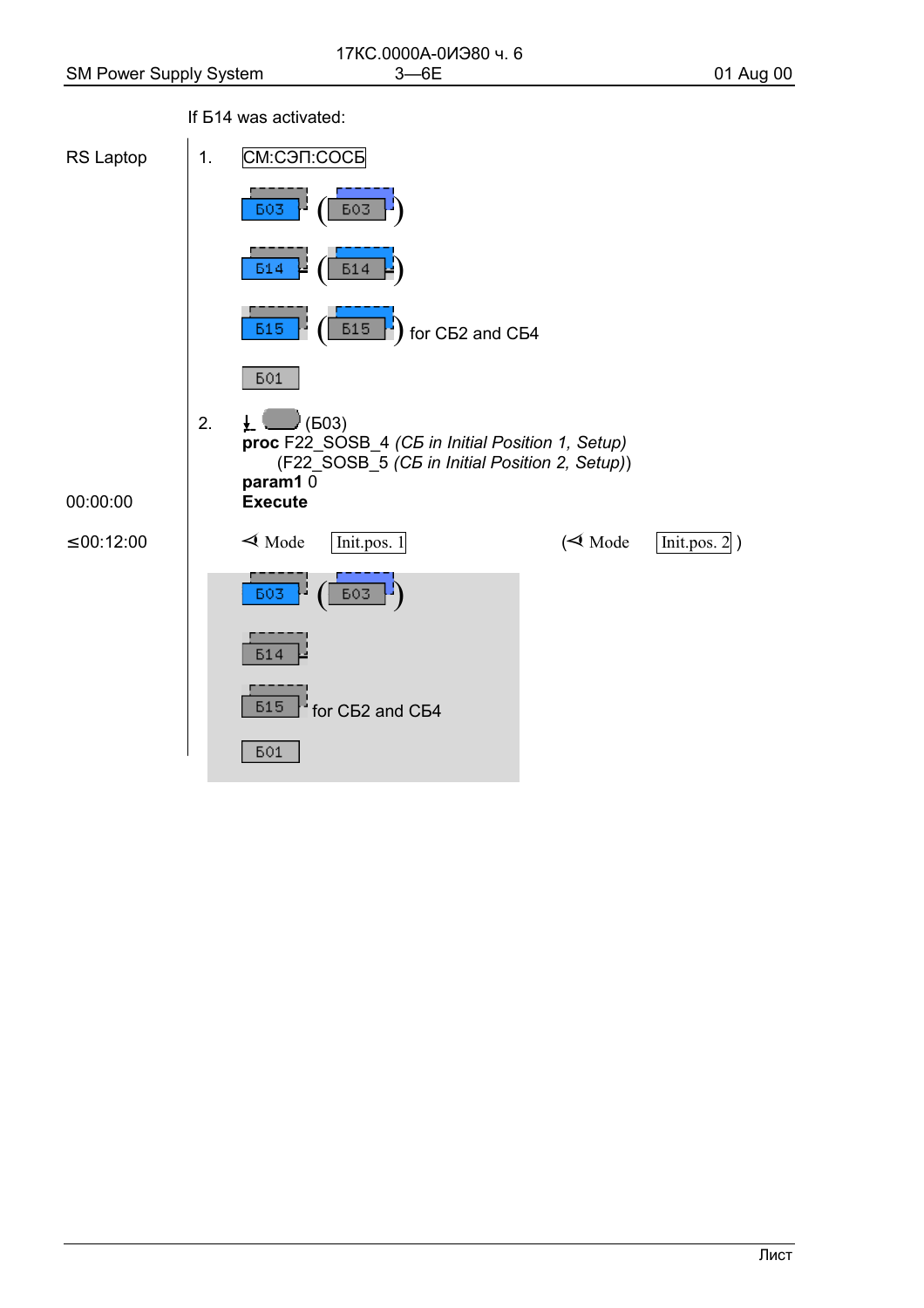#### <span id="page-19-0"></span>3.6.2. SOLAR ARRAY CONFIGURATION TO INITIAL POSITION 1(2) USING COMMAND (ON MCC-M GO)

![](_page_19_Figure_4.jpeg)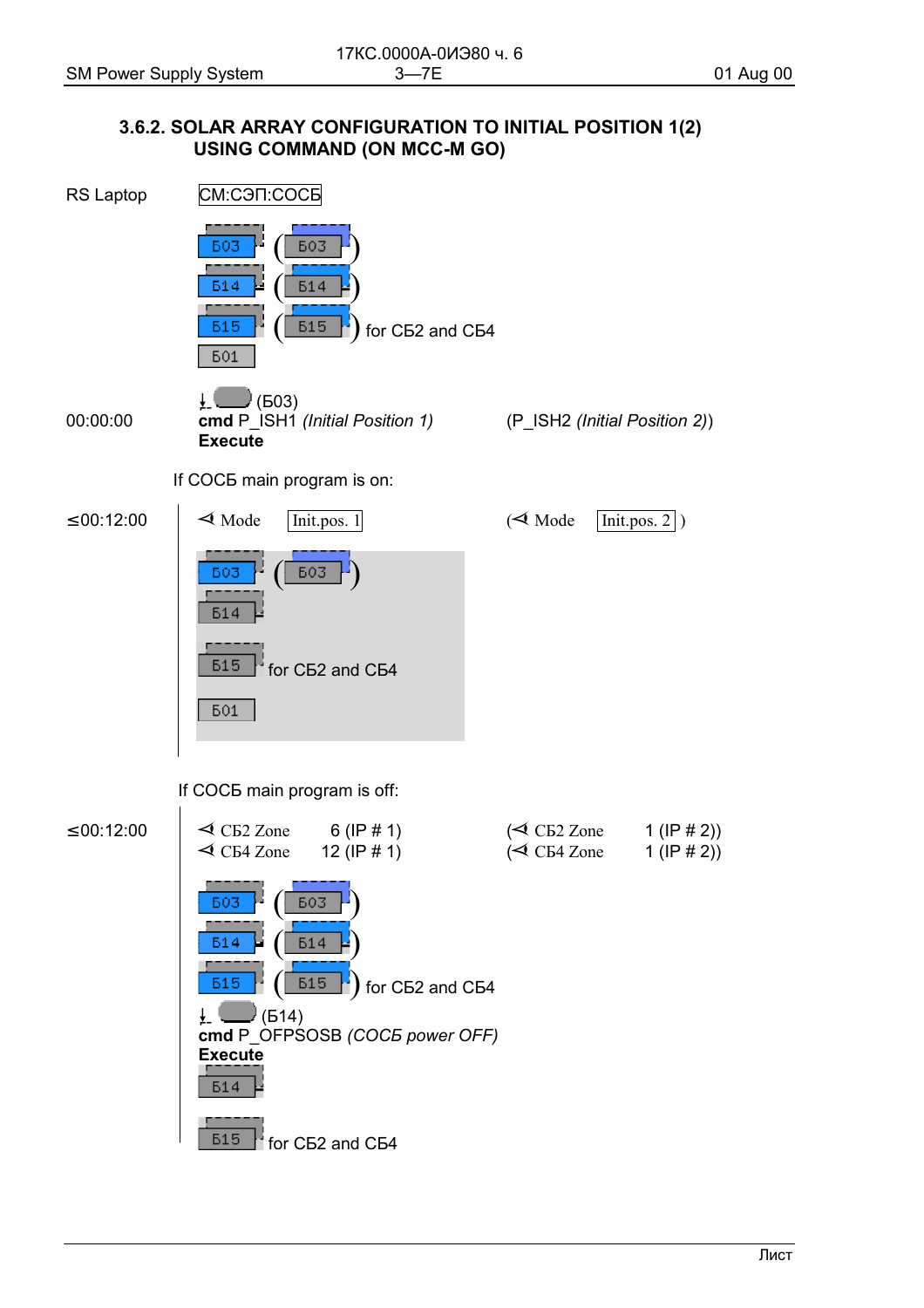#### <span id="page-20-0"></span>3.7. INITIAL POSITION 1(2) CONFIGURATION MODE CANCEL (ON MCC-M GO)

RS Laptop СМ:СЭП:СОСБ

> $\bigcup$  (614) ↓∣

cmd P\_ONPSOSB\_M (P\_ONPSOSB\_R) (COC5 primary (backup) Ch power ON)

![](_page_20_Figure_7.jpeg)

**501** 

This reactivates the mode set prior to configuring solar panels to «Исходное» (Initial) position

**NOTE** 

Current mode can be monitored on *V*HITY SM: STATUS COX, COCE, COTP

### 3.7.1. RECOVERY ACTIONS IN CASE OF ERRONEOUS COMMANDING **TO INITIAL POSITION**

1. Wait until «Исходное» (Initial) position is achieved

**RS Laptop** CM:C<sub>3</sub>N:COC<sub>B</sub>

![](_page_20_Figure_14.jpeg)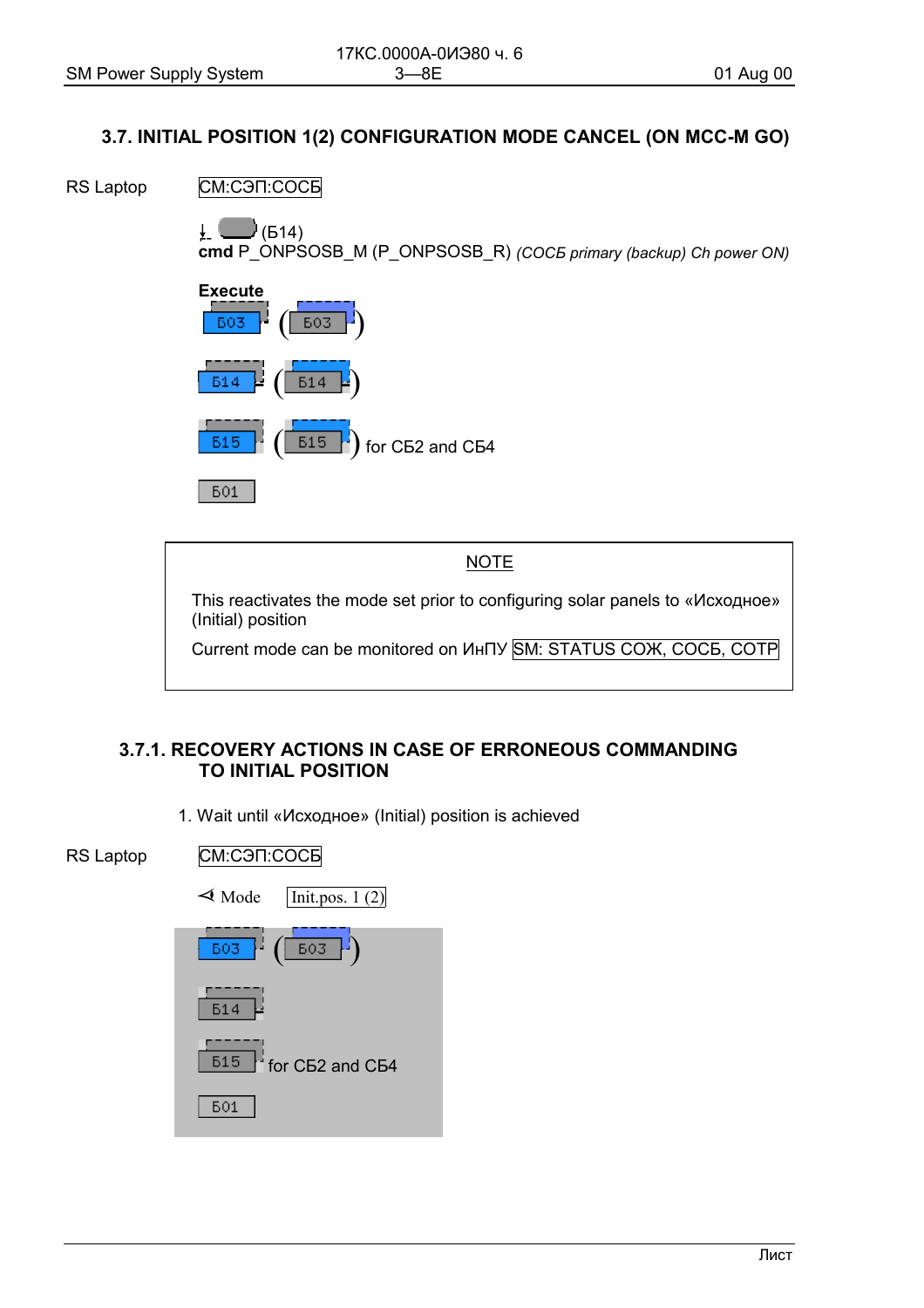$2.$ To cancel Initial position

RS Laptop

СМ:ФЭП:СОСБ  $\Box$  (614)  $\frac{1}{2}$ cmd P\_ONPSOSB\_M (P\_ONPSOSB\_R) (COC5 primary (backup) Ch power ON) **Execute 603** БO. **61** for CE2 and CE4 **515 615 601** 

If it is required to set a different Initial position (by running procedure):

**RS Laptop** 

СМ:СЭП:СОСБ  $\bigcup$  (603)  $\downarrow$ proc F22\_SOSB\_5 (F22\_SOSB\_4) (C5 in Initial Position 2(1), Setup) param1  $0x4002$  (for  $514$  primary)  $(\text{param1 } 0x4000 \text{ (for } 514 \text{ backup)})$ Execute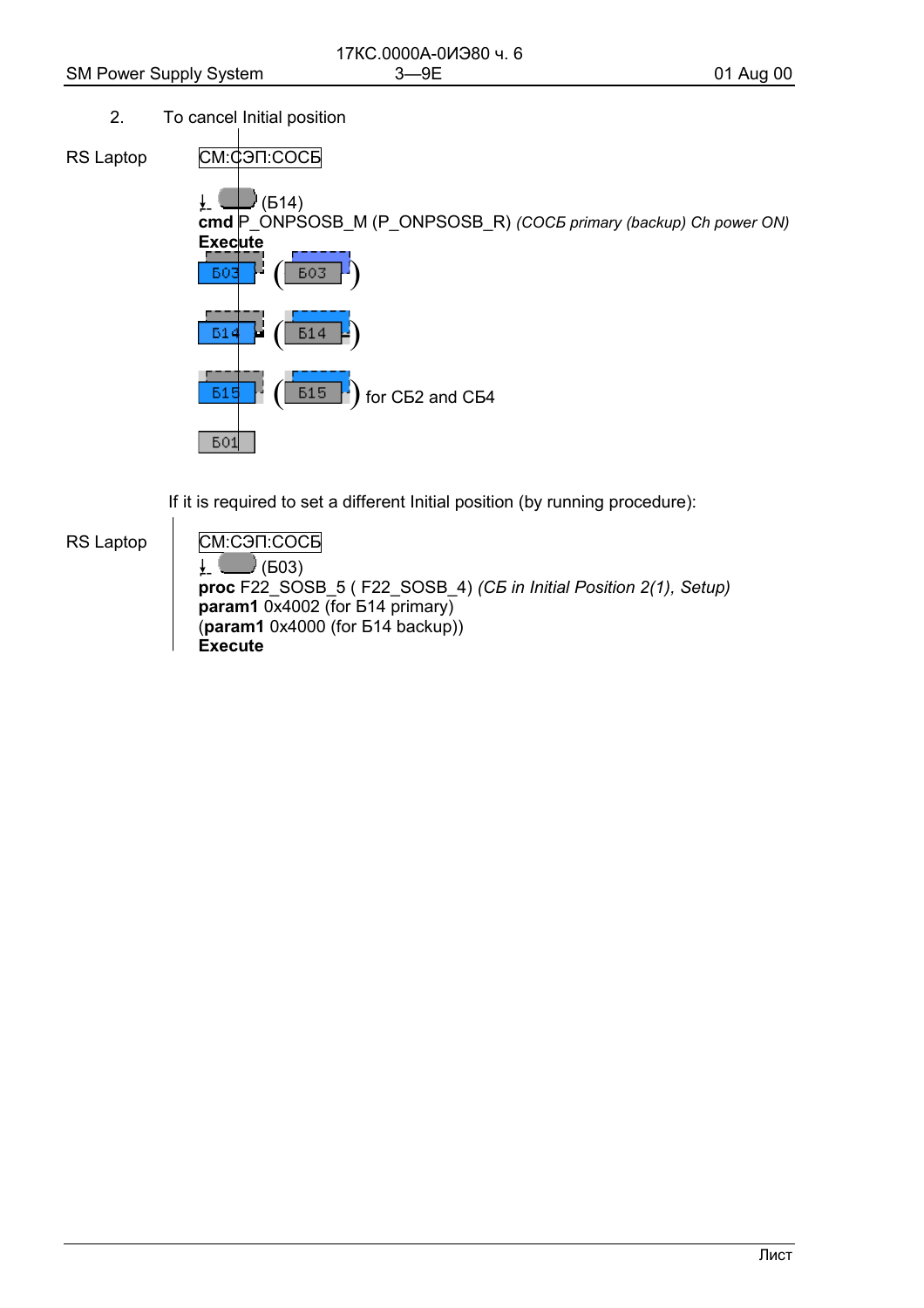#### <span id="page-22-0"></span>**3.8. SOLAR ARRAY MANUAL CONTROL MODE**

| NOTE                                                                                                |
|-----------------------------------------------------------------------------------------------------|
| 1. Simultaneous control of two drives is impossible.<br>Only one drive can be controlled at a time. |
| 2. Each zone is 22.5 degrees wide.                                                                  |
| 3. Solar array rotation rate ranges 0.5 --- 1 degree per second<br>(average rate is 0.73).          |

#### **3.8.1. SOLAR ARRAY INCOMPLETE ROTATION (WITHOUT REACHING STOP) (ON MCC-M GO)**

RS Laptop **CM:СЭП:СОСБ** 

- 1. Determine rotation angle zone **(**√**MCC-M**)
- 2.  $\perp$  (514) **cmd** P\_OFPSOSB *(СОСБ power OFF)* **Execute**  $514$

 $515$   $\text{f}$  for C<sub>52</sub> and C<sub>54</sub>

3.  $\downarrow$  (501) **cmd** P\_ONPRUCSB *(БО1 manual control power ON)* **Execute**  $\triangleleft$  Mode — Manual **601** 

![](_page_22_Figure_12.jpeg)

**NOTE** 

- 1. P\_POVSBP rotates solar array counterclockwise
- 2. P\_POVSBM rotates solar array clockwise
- 3. Т.К Т.0 = calculated rotation angle/0.73 degrees per second (time to pass one zone is approximately 30 seconds)

![](_page_22_Figure_17.jpeg)

![](_page_22_Figure_18.jpeg)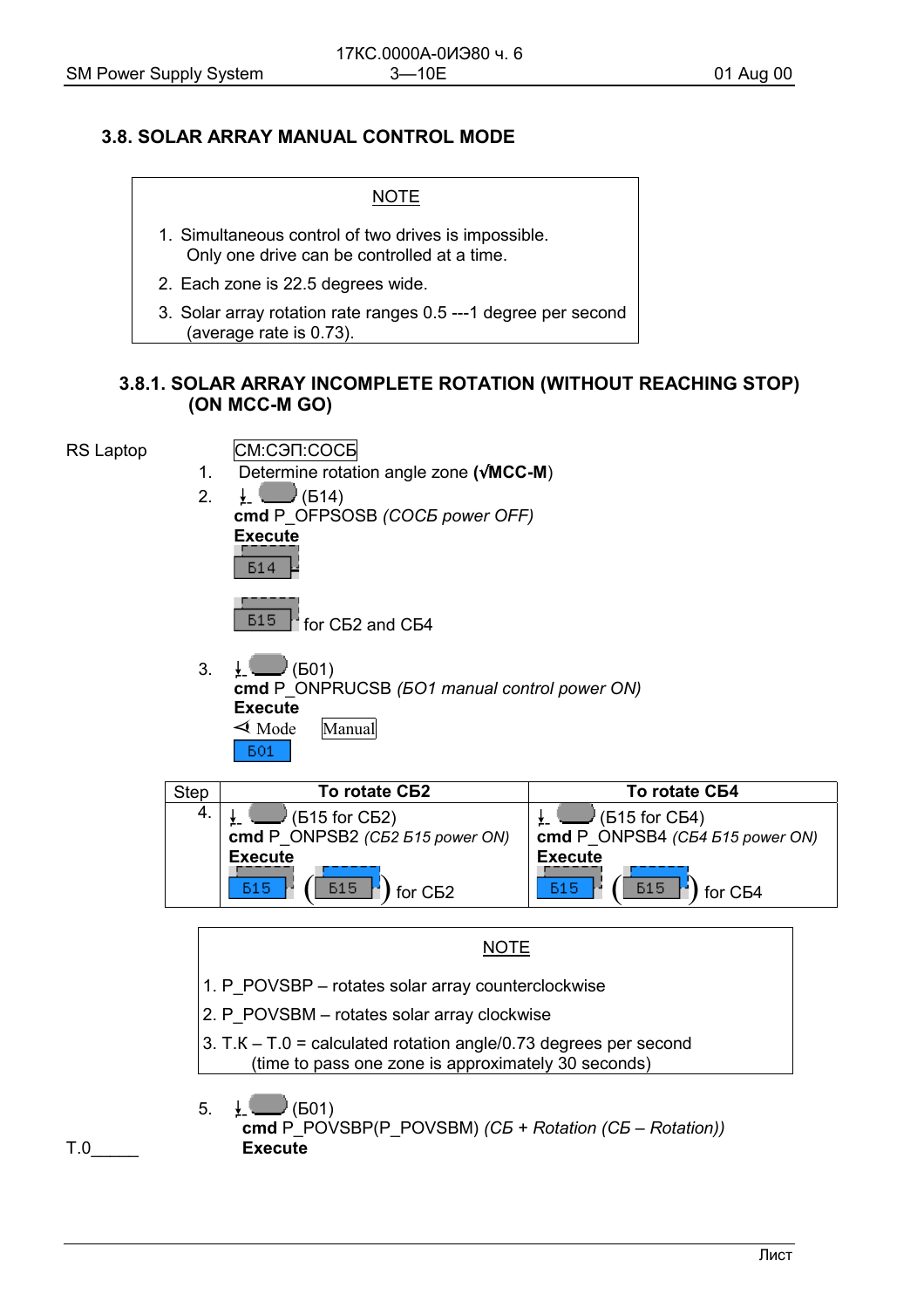<span id="page-23-0"></span>T.K

6. 
$$
\frac{1}{2}
$$
 (E01)  
cmd P\_STOPSB (*CB Half*)  
Execute

| Step | For C <sub>B2</sub>                                            | <b>For СБ4</b>                                              |
|------|----------------------------------------------------------------|-------------------------------------------------------------|
|      | $\mathbb{I}$ (615 for C62)<br>cmd P OFPSB2 (C52 515 power OFF) | $\sqrt{(515)}$ for CB4)<br>cmd P OFPSB4 (C54 515 power OFF) |
|      | <b>Execute</b>                                                 | <b>Execute</b>                                              |
|      | <b>515</b><br>for C <sub>B2</sub>                              | <b>515</b><br>for C <sub>B4</sub>                           |

### 3.8.2. SOLAR ARRAY COMPLETE ROTATION (WITH REACHING STOP) (ON MCC-M GO)

![](_page_23_Figure_6.jpeg)

![](_page_23_Figure_7.jpeg)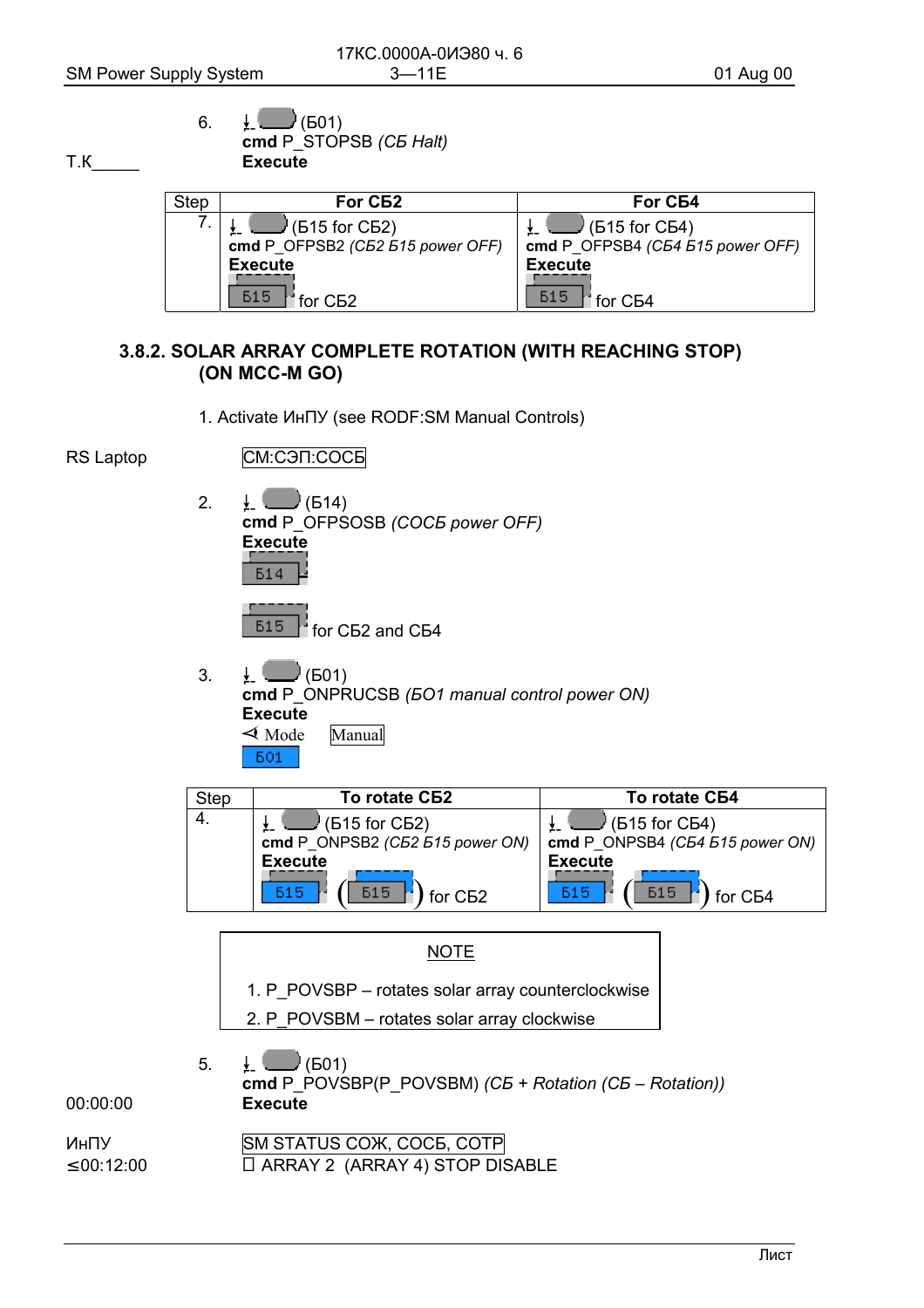6.

 $7<sup>1</sup>$ 

8.

#### <span id="page-24-0"></span>**RS Laptop**

- СМ:СЭП:СОСБ
- $\frac{1}{2}$  (601) cmd P POVSBM(P POVSBP)  $(C5 - Rotation / (C5 + Rotation))$  $Execute$

| <b>NOTE</b>                                                                                                                      |
|----------------------------------------------------------------------------------------------------------------------------------|
| $T.K - T.0$ = calculated rotation angle from stop/0.73 degrees per second<br>(time to pass one zone is approximately 30 seconds) |
| SM STATUS COX, COCE, COTP                                                                                                        |

ИнПУ  $T.0$  ARRAY RETRACT FROM STOP (press several times)

ARRAY 2 (ARRAY 4) STOP DISABLE

RS Laptop

CM:C<sub>3</sub>N:COC<sub>B</sub>

 $\Box$ (601)  $\downarrow$  ! cmd P STOPSB (C5 Halt) **Execute** 

 $T.K$ 

| Step | For C <sub>B2</sub>               | For C <sub>B4</sub>              |
|------|-----------------------------------|----------------------------------|
| 9.   | $\sqrt{515}$ for CB2)             | $\sqrt{615}$ for CB4)            |
|      | cmd P OFPSB2 (C52 515 power OFF)  | cmd P OFPSB4 (C54 515 power OFF) |
|      | <b>Execute</b>                    | <b>Execute</b>                   |
|      | <b>515</b><br>for C <sub>B2</sub> | 615<br>for $C54$                 |

### 3.8.3. MANUAL CONTROL MODE DISABLE (ON MCC-M GO)

RS Laptop

СМ:СЭП:СОСБ

- $\downarrow$  (601)  $\overline{1}$ cmd P OFPRUCSB (501 manual control power OFF) **Execute 601**
- $\downarrow$  (514)  $2.$ cmd P ONPSOSB M (P ONPSOSB R) (COCE primary (backup) Ch power ON)

| <b>Execute</b> |     |
|----------------|-----|
| <b>E03</b>     | 603 |
| E14            | Б14 |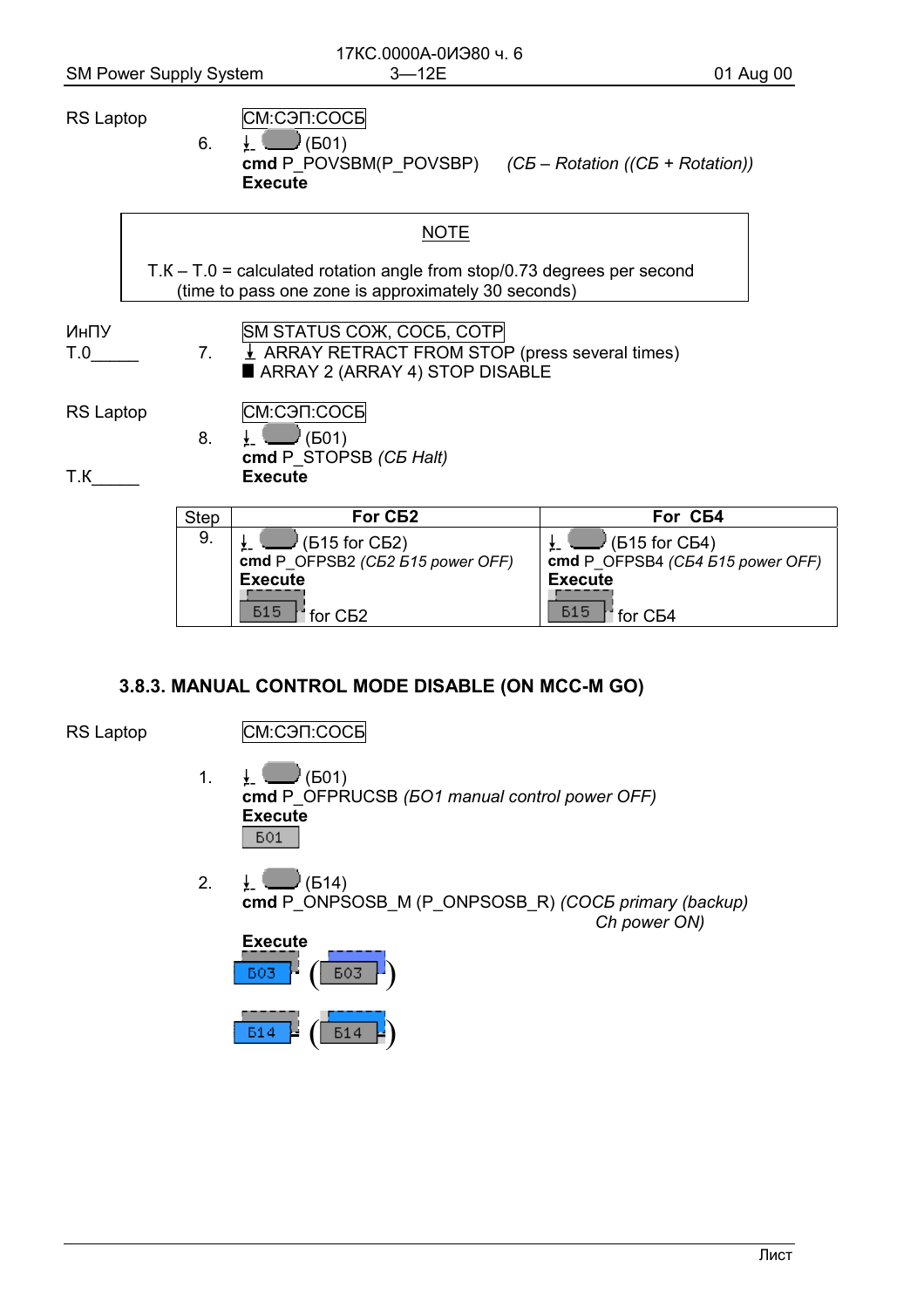![](_page_25_Figure_3.jpeg)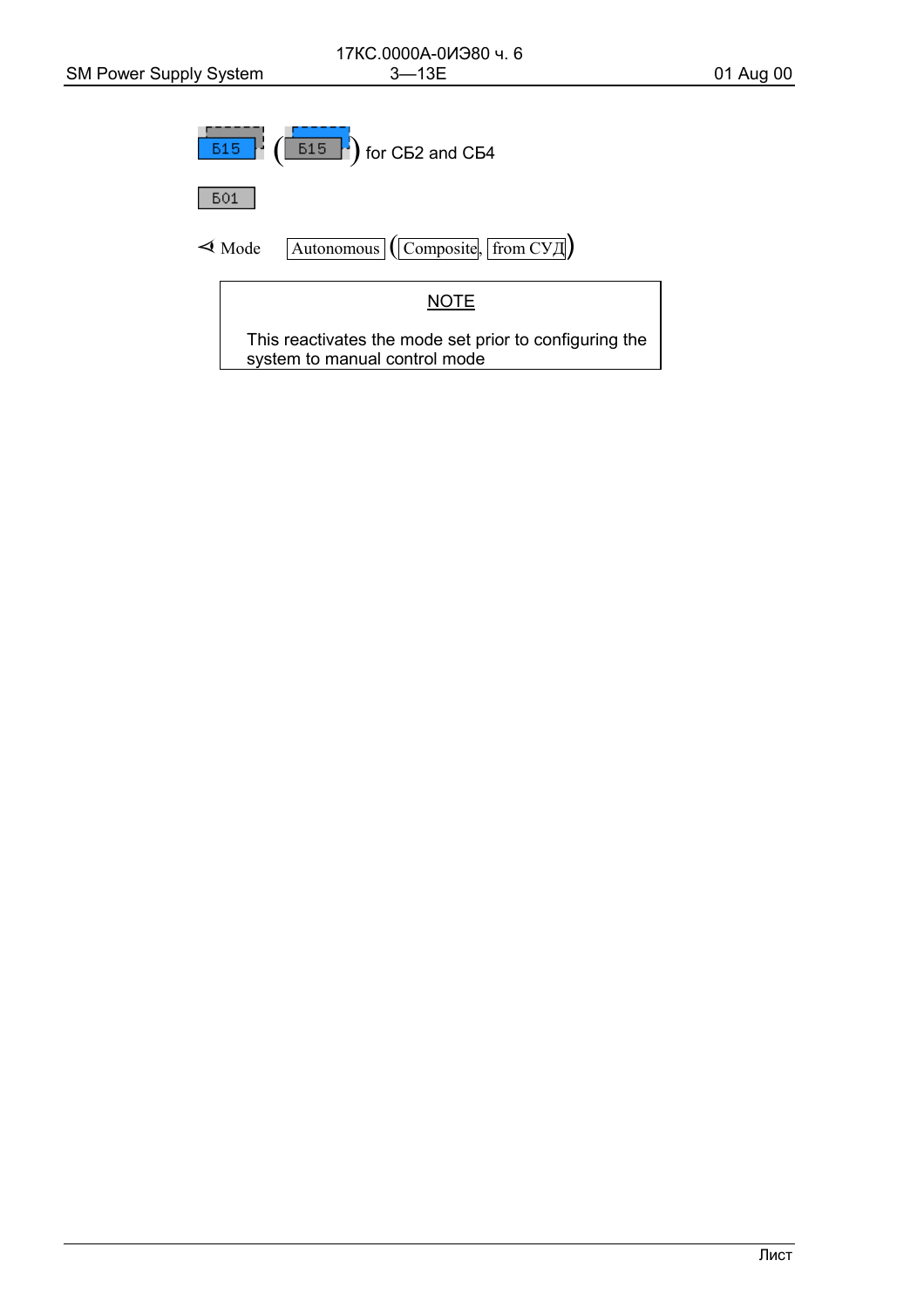## <span id="page-26-0"></span>4. INTERNAL LIGHTING SYSTEM [CBO]

#### **NOTE**

- 1. When fuse is blown:
	- $\blacksquare$  lamp ( $\blacksquare$ ) of corresponding light
	- On corresponding lighting panel:  $\Box$  LED
- 2. LED number corresponds to fuse number

## 4.1. СД1-7 STATIONARY LAMP CONTROL

### 4.1.1. СД1-7 STATIONARY LAMP CONTROL FROM ЩО-ЛО AND ЩО-ШО

#### **NOTE**

- $1<sub>1</sub>$ sw 5 on ЩО-ЛО is not wired
- 2. If Л1 has blown out, Л2 will operate when  $@J1$
- $3.$ If Л2 has blown out, then  $\hat{\varphi}$  Л2 and use Л1
- $4.$ If J1 fuse has blown out, both J1 and J2 will not light

## CAUTION

Do not flip the switch for blown-out lamp - it may cause the power supply unit to burnout

#### 1.GENERAL MAIN

ЩО-ЛО (ЩО-ШО) when  $\&$  1(2,3,4)-J1  $\Box$  1(2,3,4)- $\Pi$ 1 (lamp of corresponding unit)

> $1(2,3,4)-\sqrt{11}$ when  $\mathcal{D}$  1(2,3,4)-J1  $1(2,3,4)-\sqrt{12}$

2. AUX

| when $\Box$ 1(2,3,4) - $\Pi$ 1 |
|--------------------------------|
|                                |

| ЩО-ЛО (ЩО-ШО) | when $\& 1(2,3,4)$ -J2           | $\Box$ 1(2,3,4)-Л2 |
|---------------|----------------------------------|--------------------|
|               | when $\hat{\varphi}$ 1(2,3,4)-Л2 | $1(2,3,4)$ -J2     |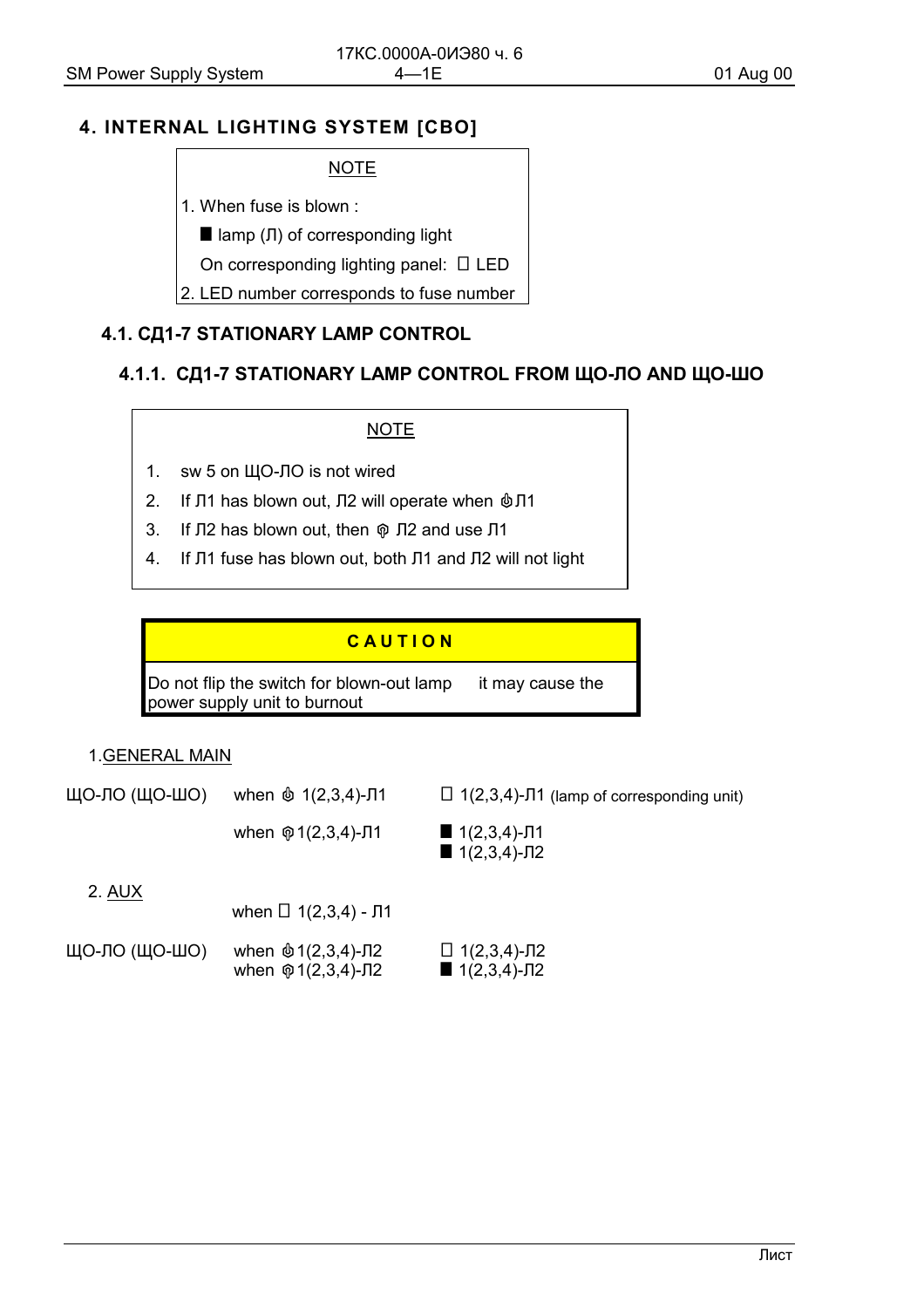#### <span id="page-27-0"></span>4.1.2. СД1-7 STATIONARY LAMP CONTROL FROM ЩО

# **NOTE**

- Night lighting can be activated from any of the ЩО panels  $1<sub>1</sub>$
- Night lighting activates automatically after docking with  $2.$ Soyuz or Progress vehicles
- If lamp  $\Pi( \Pi 2)$  is blown,  $\perp$  OFF and continue working with  $3<sub>1</sub>$  $\Pi2(\Pi1)$

#### **ADDITIONAL (only for IIxO and IIpK)**

ПхО, ПрК

ЩО when  $\frac{1}{2}$  J1  $\Pi$   $\Pi$ 1 when  $\sqrt{12}$  $\square$  Л2 when  $\frac{1}{2}$  OFF  $\blacksquare$   $\Pi$ 1  $\blacksquare$   $\Pi$ 2

**NIGHT** 

| ЩΟ | when $\pm$ J1          | $\Box$ J1 ALL (there are four onboard) |
|----|------------------------|----------------------------------------|
|    | when $\frac{1}{2}$ J12 | □ Л2 ALL                               |
|    | when $\frac{1}{2}$ OFF | J.<br>■ Π1 ALL                         |
|    |                        | IN2 ALL                                |

#### 4.2. СД1-5M STATIONARY LAMP CONTROL

**6B-1** 

 $\Box$   $\Pi$  $\blacksquare$ 

### 4.3. СД1-6 PORTABLE LAMP CONTROL

when  $\&$ 

when ®

![](_page_27_Figure_17.jpeg)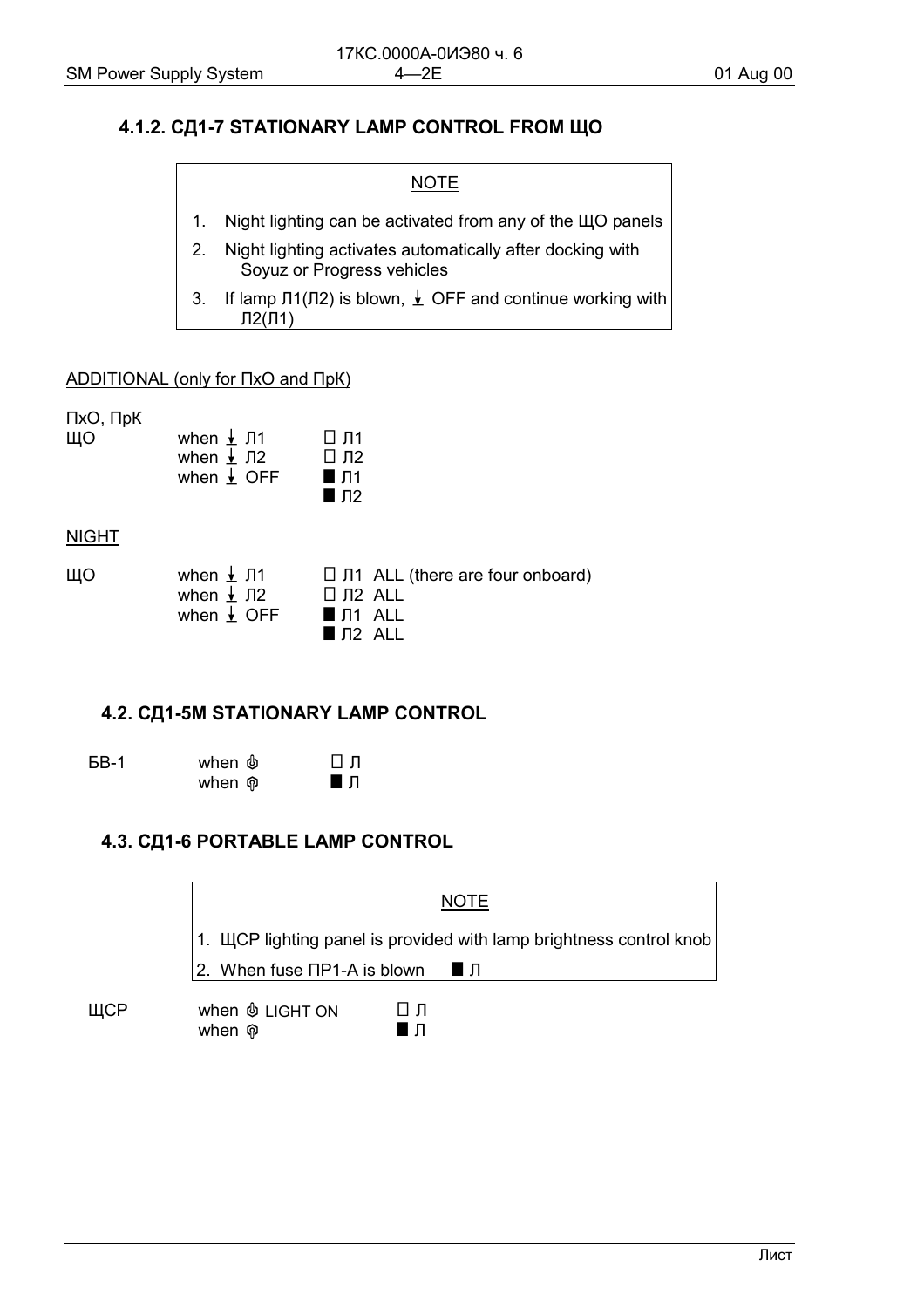#### <span id="page-28-0"></span>4.4. СД1-7, СД1-5М, СД1-6 LAMP UNIT REPLACEMENT

**NOTE** 

- 1. Lamps J1 and J2 of CD1-7 are combined into one permanently sealed lamp unit (БД)
- 2. БД lamp unit is replaced if Л1 and Л2 are blown
- 3. БЦ lamp unit of СД1-5М and СД1-6 is replaced if Л lamp is blown

To replace БД and БЦ lamp units:

- 1.  $\sqrt$  lighting fixture is unpowered
- 2. Release lamp unit locking latches
- 3. Remove lamp unit from power supply unit
- 4. Install new lamp unit onto quide pins
- 5. Engage lamp unit locking latches

**Report to MCC-M** 

#### **4.5. CP-2 STATIONARY LAMP CONTROL**

![](_page_28_Figure_16.jpeg)

### **4.6. CF2-8 PORTABLE LAMP CONTROL**

1. Activation:  $\rightarrow$  + connector X2 «3A» of PBC-10/3 power outlet  $CT2-8$ PEC-10/3 டு  $CT2-8$ 2. Deactivation:  $CT2-8$ ଜ PEC-10/3 ଜ  $CT2-8$ PEC-10/3 power outlet  $\leftrightarrow$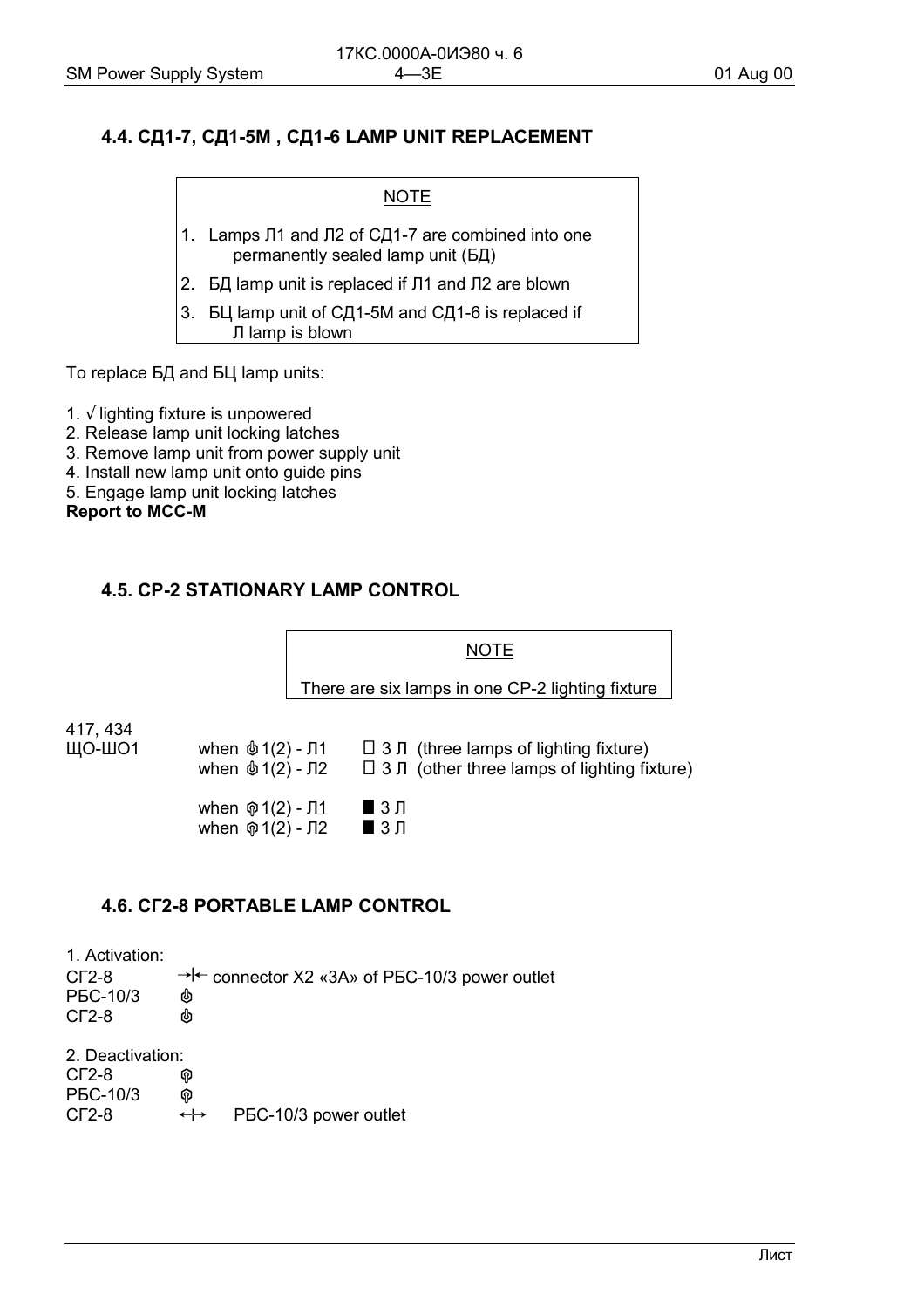## <span id="page-29-0"></span>4.7. CNP-1 PORTABLE TV LAMP SETUP AND OPERATION

- 1. Unstow cable 17KC.10IO 8210A-2150 (-5340) (originally stowed in bag on panel 430)
- 2. connector 10A of cable 17KC.10HO 8210A-2150 (-5340)  $\rightarrow$   $\leftarrow$  connector OC PC10A (CNP-1)

3. connector X250A(b) of cable 17KC.10lO 8210A-2150 (-5340)  $\rightarrow$   $\leftarrow$  connector X250-1  $($ ...-14) on panels

#### 4.7.1. CNP-1 CONNECT TO OUTLETS [TB-CBET] ON CONNECTOR #10Ю-Х250-11 (...-14)

| panel     | 437                    | 338          | 228                    | 234           |
|-----------|------------------------|--------------|------------------------|---------------|
| [TB-CBET] | #10IO-X250-11          | #10Ю-Х250-13 | #10Ю-Х250-12           | #10IO-X250-14 |
| connector |                        |              |                        |               |
| ППС       | $\Pi$ C-23 (panel 338) |              | $\Pi$ C-24 (panel 338) |               |

338

 $\Pi$ C-23 (-24)  $\Box$  C<sub> $\Box$ P-1</sub> *O* PORTABLE LIGHT

**NOTE** 

Outlets [TB-CBET] on connector #10IO-X250-11 (. . .-14) are protected by  $\Pi \Pi C$ -23 (-24) circuit breaker

#### 4.7.2. CNP-1 DISCONNECT FROM OUTLETS [TB-CBET] ON CONNECTOR #10IO-X250-11 (...-14)

338

 $\Pi$ DC-23(-24) **@ PORTABLE LIGHT**  $\blacksquare$  CNP-1

if necessary, disassemble the circuit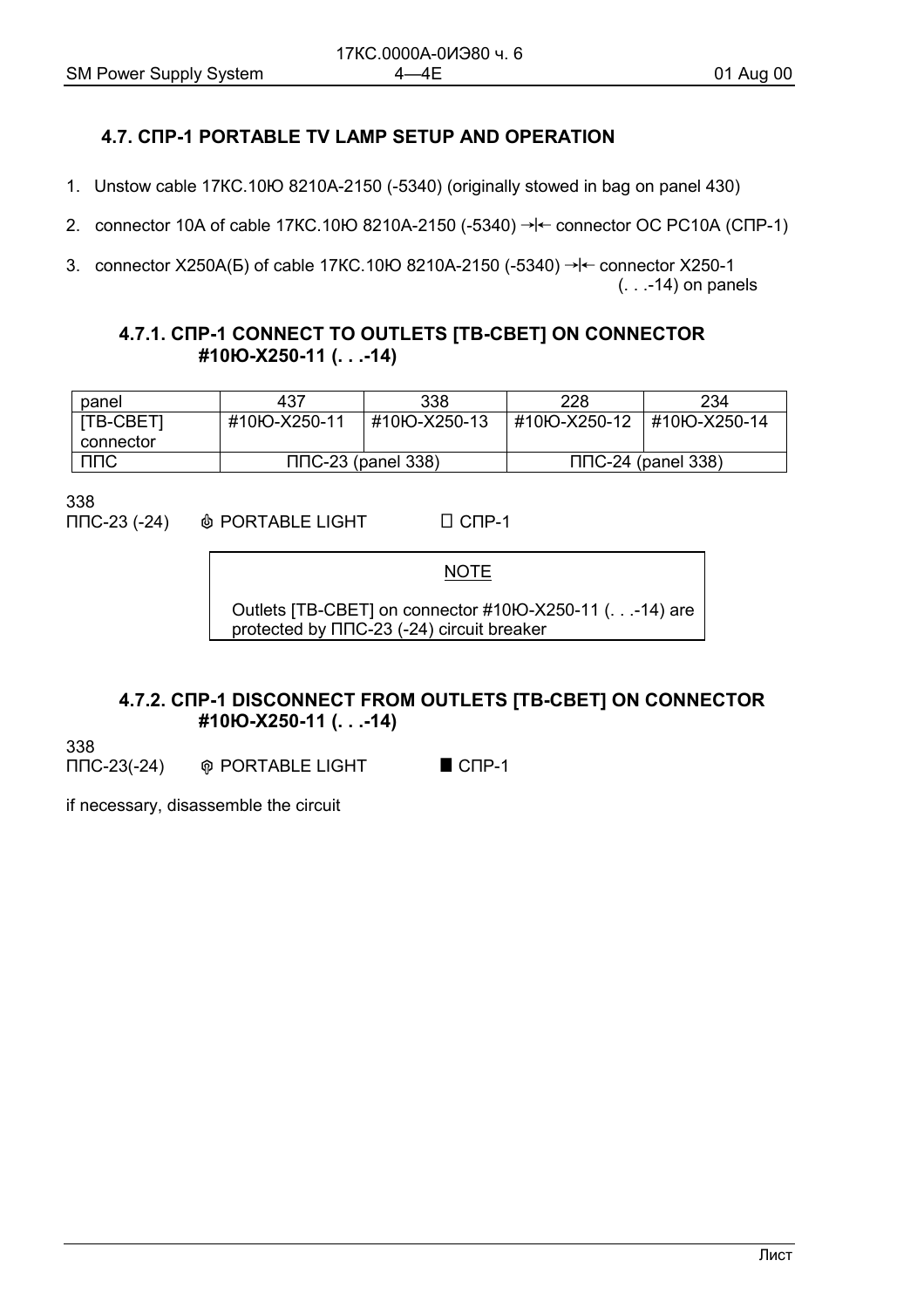# <span id="page-30-0"></span>**4.7.3. [СПР-1] CONNECT TO OUTLETS [ТВ-СВЕТ]**

| panel                  | 206                                                    | 211                         | 218 | 324           | 225    |
|------------------------|--------------------------------------------------------|-----------------------------|-----|---------------|--------|
| [TB-CBET]<br>connector | X250-1                                                 | $\mid$ X250-3 $\mid$ X250-5 |     | $\mid$ X250-7 | X250-9 |
| БПП                    | panel 421 БПП-31 (port СПР outlets) $\Box 9 - \Box 12$ |                             |     |               |        |

| Panel                  | 408                                                                       | 417                      | 419 | 428    | 431     |
|------------------------|---------------------------------------------------------------------------|--------------------------|-----|--------|---------|
| [TB-CBET]<br>connector |                                                                           | X250-2   X250-4   X250-6 |     | X250-8 | X250-10 |
| БПП                    | panel 421 БПП-32 (starboard СПР outlets) $\overline{A}9 - \overline{A}12$ |                          |     |        |         |

RS Laptop **CM:** GENERAL SYSTEMS **cmd** I\_ONPSVETT *(TV Lighting power ON)* **Execute** 

 $\Box$  СПР-1

**NOTE** 

Outlets Х250-1 (. . .-10) are protected by fuses on БПП-31 (-32)

#### **4.7.4. СПР-1 DISCONNECT FROM OUTLETS [ТВ-СВЕТ]**

RS Laptop **CM: GM:** GM: **SYSTEMS cmd** I\_OFPSVETT *(TV lighting power OFF)* **Execute** 

 $\blacksquare$  СПР-1

if necessary, disassemble the circuit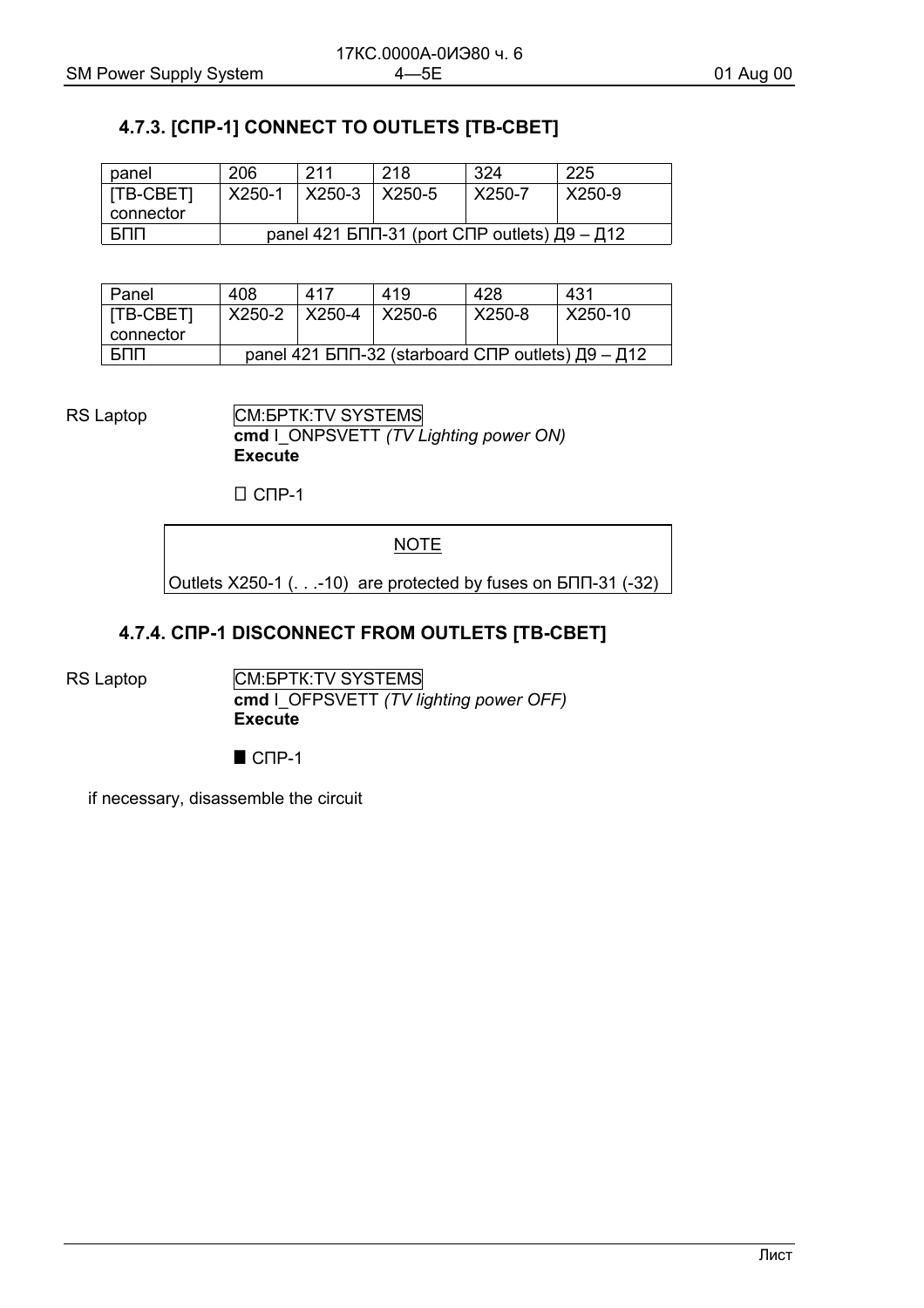Plane III (Overhead)

# <span id="page-31-0"></span>5. LIGHTS, OUTLETS, ЩО, РЩП, БВ, БВП LOCATIONS

![](_page_31_Figure_4.jpeg)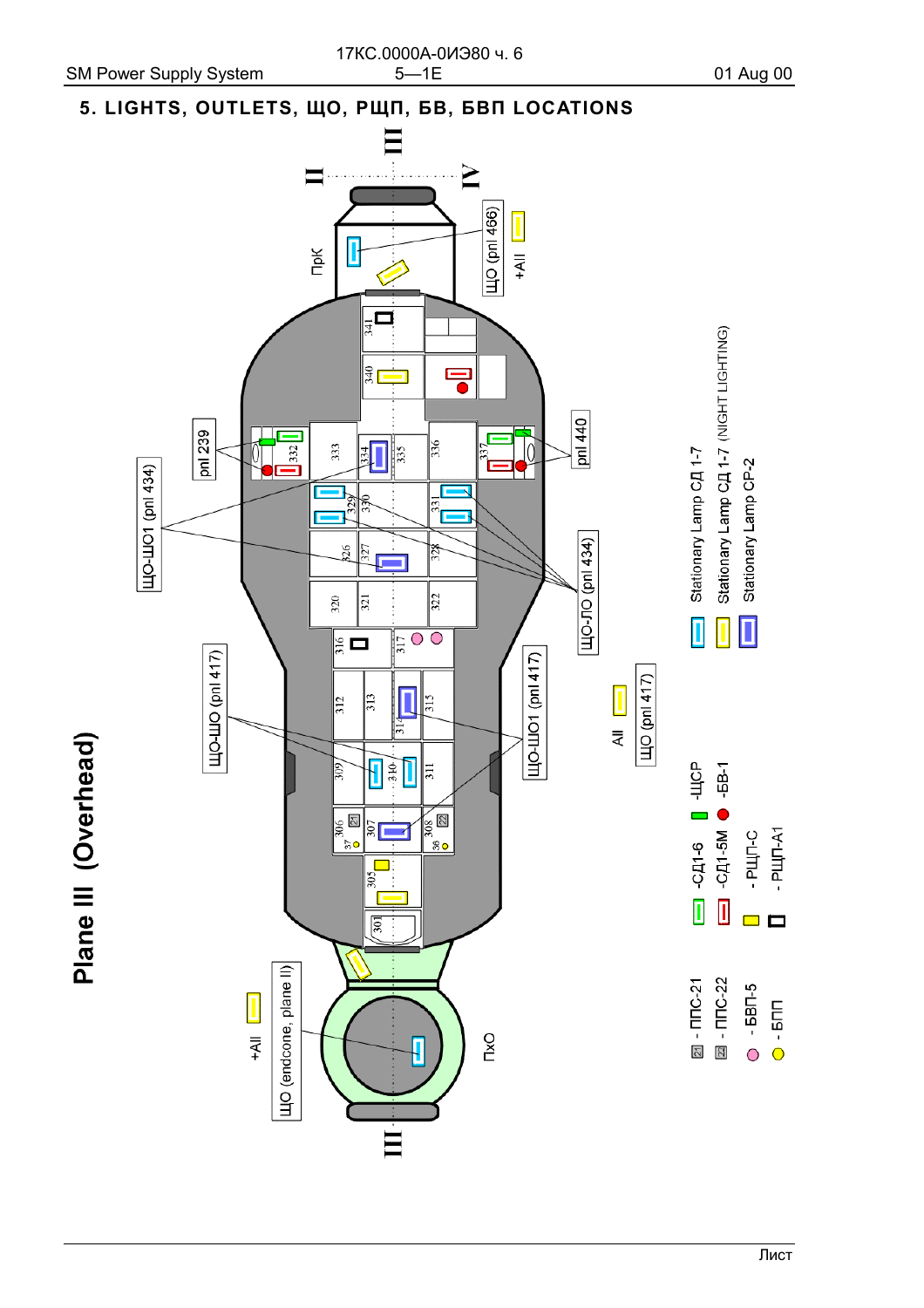![](_page_32_Figure_0.jpeg)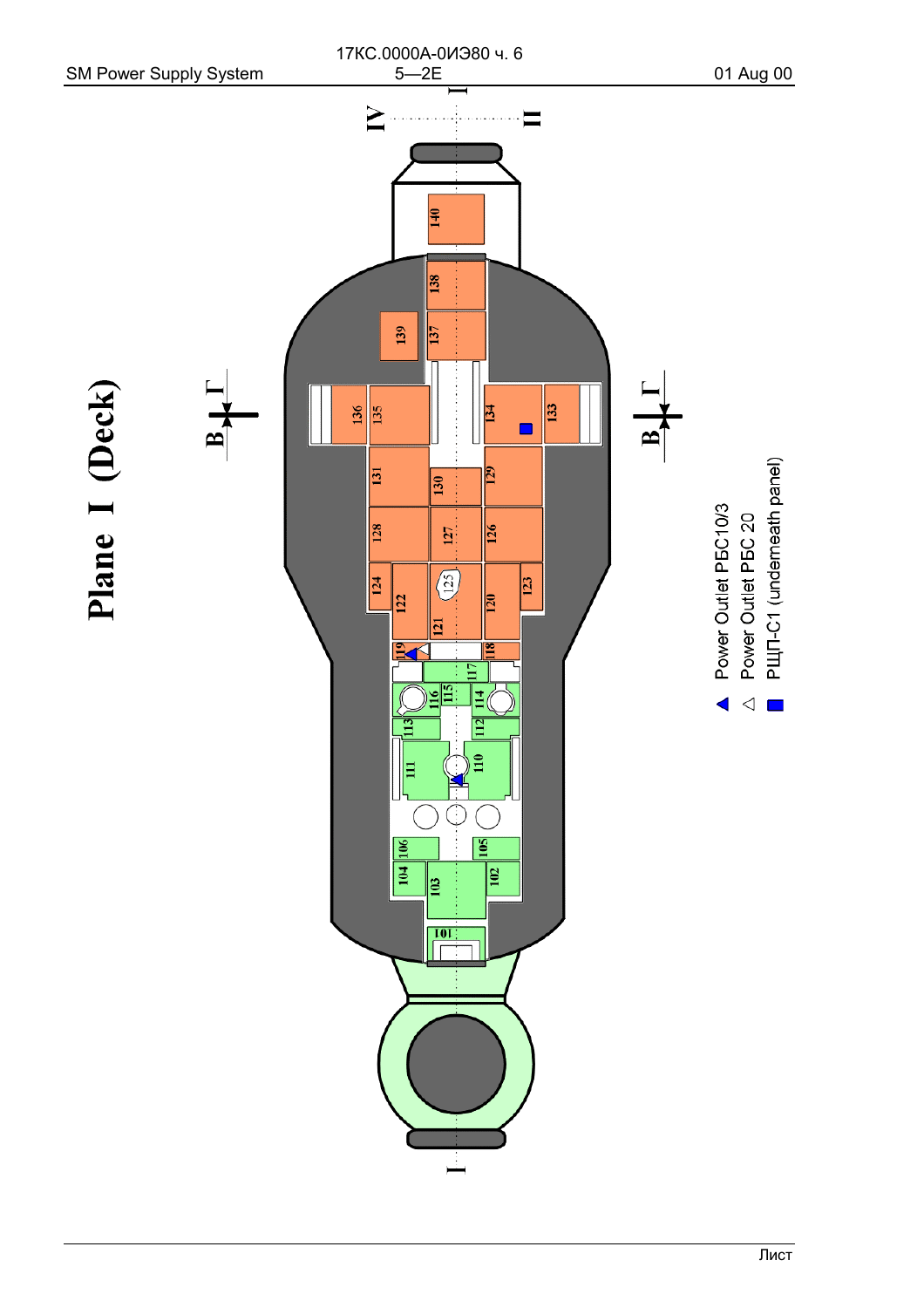![](_page_33_Figure_0.jpeg)

Лист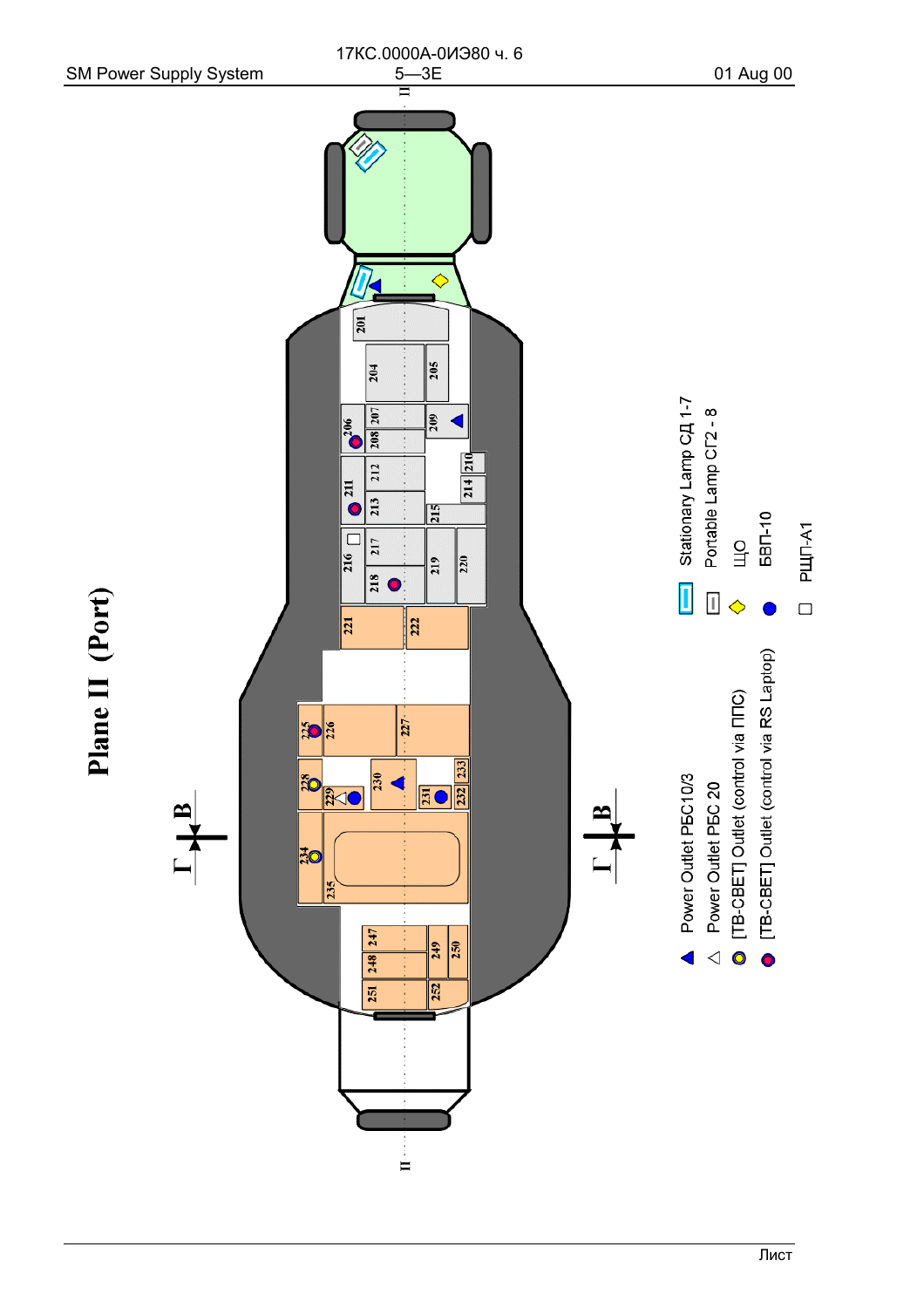![](_page_34_Figure_0.jpeg)

Лист

# 17КС.0000А-0ИЭ80 ч. 6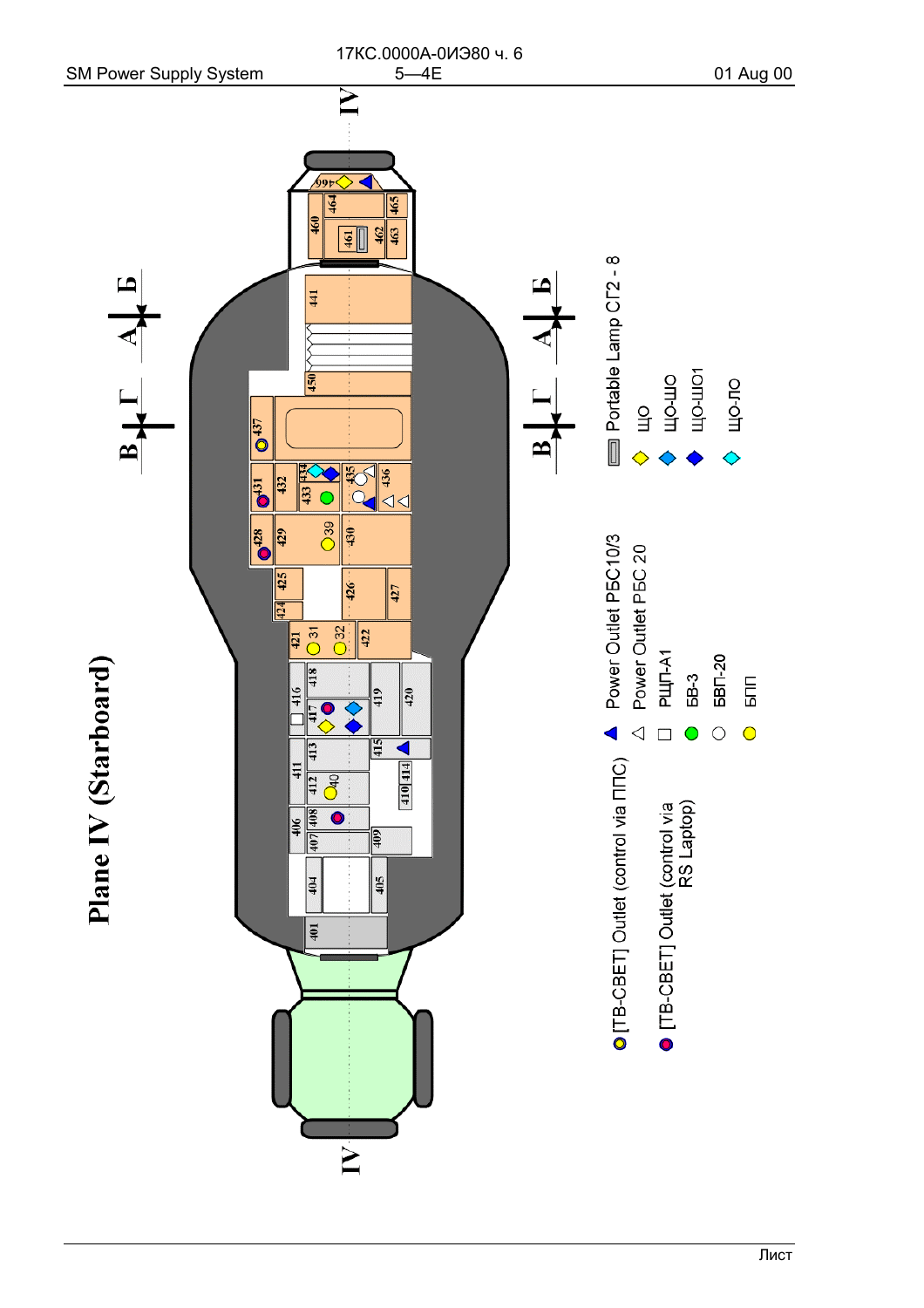![](_page_35_Figure_3.jpeg)